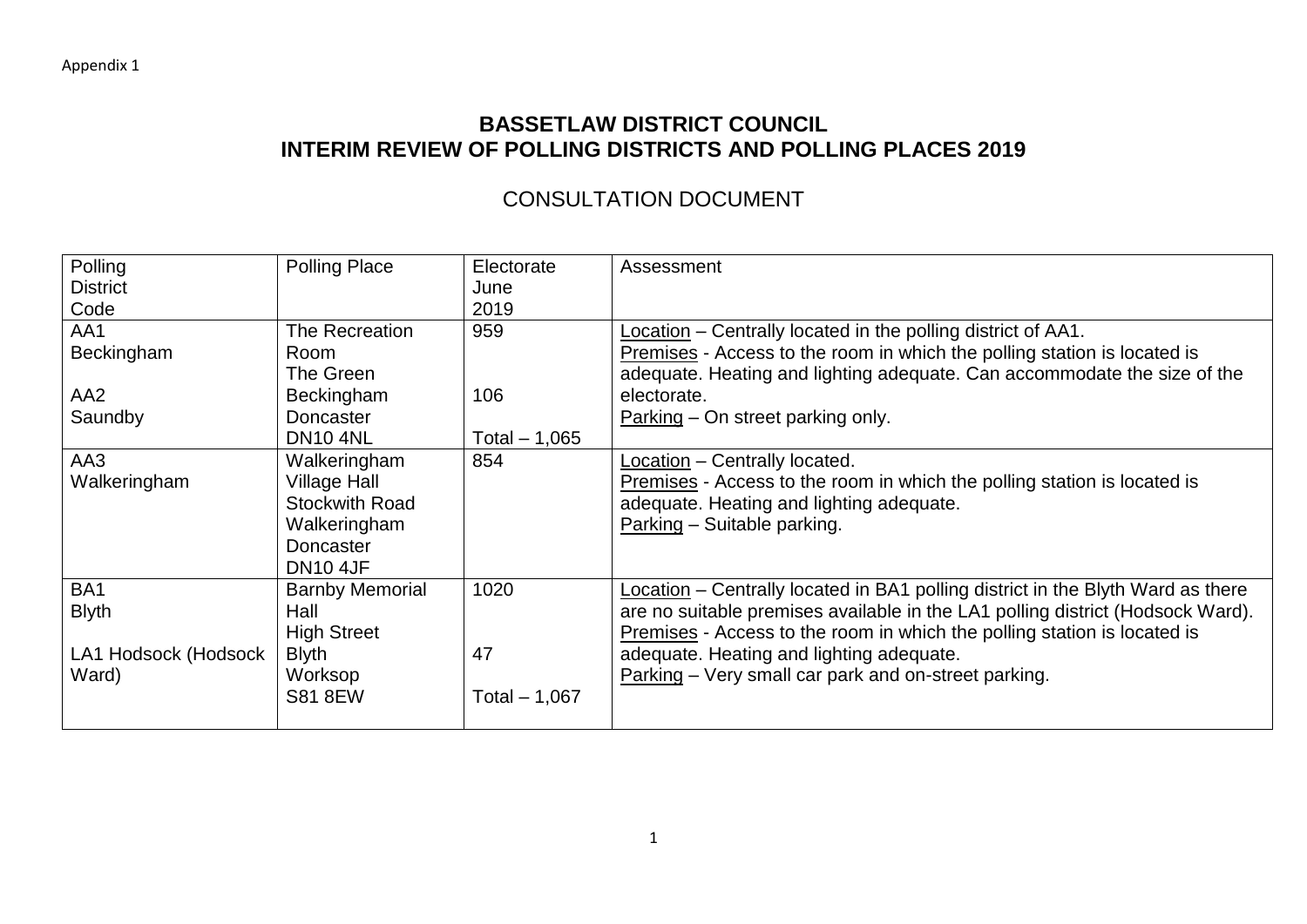| Polling<br><b>District</b><br>Code                        | <b>Polling Place</b>                                                                                | Electorate<br>June<br>2019 | Assessment                                                                                                                                                                                                                                                                     |
|-----------------------------------------------------------|-----------------------------------------------------------------------------------------------------|----------------------------|--------------------------------------------------------------------------------------------------------------------------------------------------------------------------------------------------------------------------------------------------------------------------------|
| BA <sub>2</sub><br>Scrooby                                | <b>Scrooby Village</b><br>Hall<br>Low Road<br>Scrooby<br>Doncaster<br><b>DN10 6AJ</b>               | 274                        | Location - Centrally located.<br>Premises - Access to the room in which the polling station is located is<br>adequate. Heating and lighting adequate.<br>Parking – On street parking only.                                                                                     |
| BA3<br><b>Styrrup with Oldcotes</b><br>(part)             | <b>Styrrup Village Hall</b><br>Serlby Road<br><b>Styrrup</b><br><b>Doncaster</b><br><b>DN11 8LT</b> | 291                        | Location – Situated in the polling district of AH.<br>Premises - Access to the room in which the polling station is located is<br>adequate. Heating and lighting adequate.<br>Parking - Suitable parking.                                                                      |
| BA4<br><b>Styrrup with Oldcotes</b><br>(part)             | <b>Oldcotes Village</b><br>Hall<br><b>Maltby Road</b><br>Oldcotes<br>Worksop<br><b>S81 8JN</b>      | 286                        | Location - Situated in the south west of the polling district but centrally to the<br>residential part of the district.<br>Premises - Access to the room in which the polling station is located is<br>adequate. Heating and lighting adequate.<br>Parking - Suitable parking. |
| CA <sub>1</sub><br>Carlton-in-Lindrick<br>CA <sub>5</sub> | <b>Carlton in Lindrick</b><br><b>Civic Centre</b><br>Long Lane<br>Carlton-in-Lindrick               | 2,081<br>26                | Location - Centrally located in the polling district of CA1.<br>Premises - Access to the room in which the polling station is located is<br>adequate. Heating and lighting adequate.<br>Parking - Large car park.                                                              |
| Wallingwells                                              | Worksop<br><b>S81 9AR</b>                                                                           | Total $-2,107$             |                                                                                                                                                                                                                                                                                |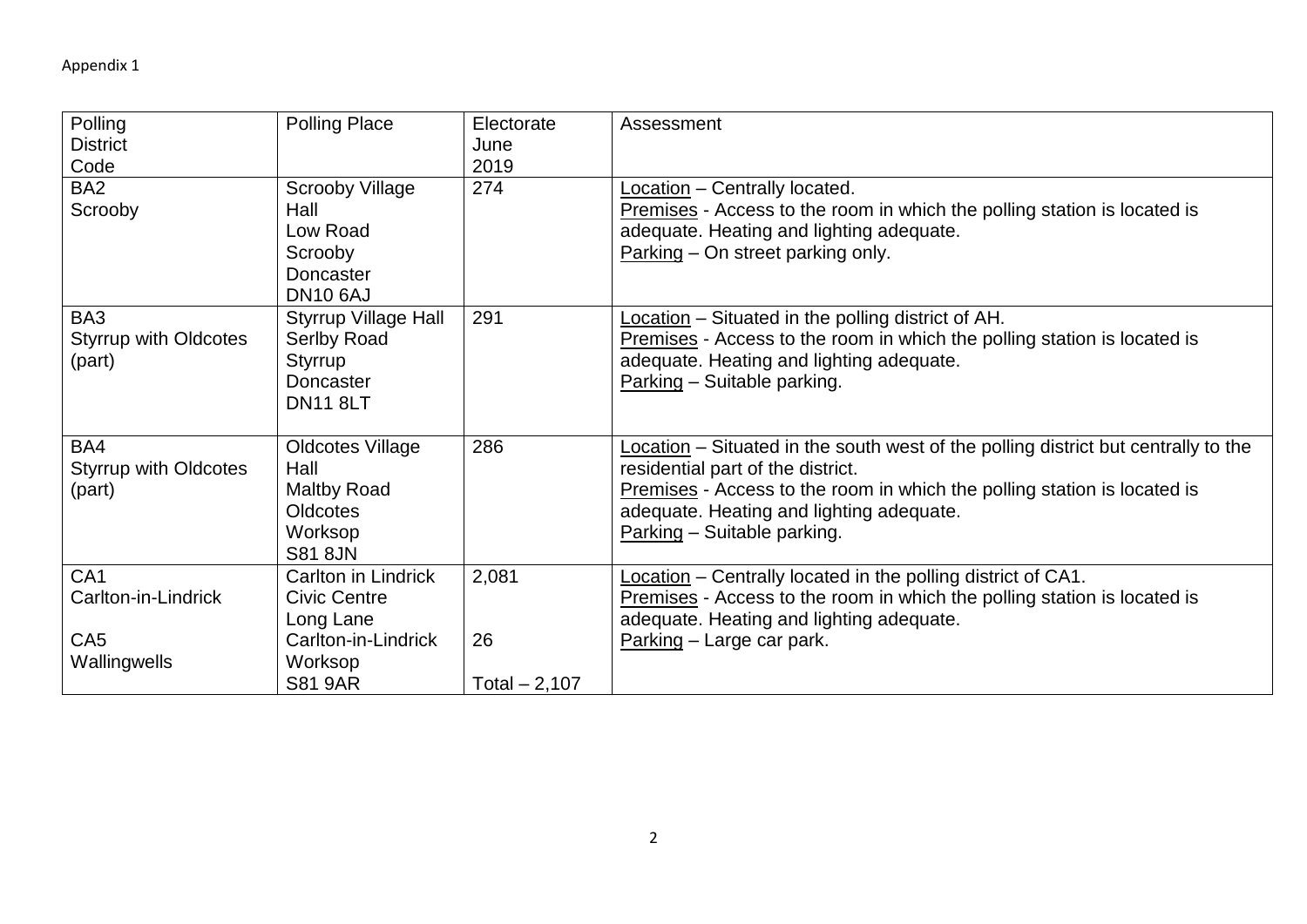| Polling<br><b>District</b><br>Code     | <b>Polling Place</b>                                                                                                            | Electorate<br>June<br>2019 | Assessment                                                                                                                                                                                                                                                                                                     |
|----------------------------------------|---------------------------------------------------------------------------------------------------------------------------------|----------------------------|----------------------------------------------------------------------------------------------------------------------------------------------------------------------------------------------------------------------------------------------------------------------------------------------------------------|
| CA <sub>2</sub><br>Carlton-in-Lindrick | <b>Cleveland Close</b><br><b>Community Centre</b><br><b>Cleveland Close</b><br><b>Carlton in Lindrick</b><br>Worksop<br>S81 9BG | 719                        | Location - Situated in the north of the polling district.<br>Premises - Access to the room in which the polling station is located is<br>adequate. Heating and lighting adequate.<br>Parking - Suitable parking.                                                                                               |
| CA <sub>3</sub><br>Carlton-in-Lindrick | <b>Methodist Church</b><br>and Centre<br><b>High Road</b><br>Carlton-in-Lindrick<br>Worksop<br><b>S81 9EF</b>                   | 965                        | Location – Situated in the north of the polling district but central to the<br>residential area.<br>Premises - Access to the room in which the polling station is located is<br>adequate. Heating and lighting adequate. Can accommodate the size of the<br>electorate.<br>$Parking - On street parking only.$ |
| CA4<br>Carlton-in-Lindrick             | <b>Carlton Youth Centre</b><br>Lawn Road<br>Costhorpe<br>Worksop<br><b>S81 9RJ</b>                                              | 677                        | Location - Situated in the south of the polling district but central to the<br>residential area.<br>Premises - Access to the room in which the polling station is located is<br>adequate. Heating and lighting adequate.<br>Parking - Suitable parking.                                                        |
| DA <sub>1</sub><br>Clarborough         | Clarborough<br><b>Village Hall</b><br><b>Main Street</b><br>Clarborough<br>Retford<br><b>DN22 9LN</b>                           | 880                        | Location – Located in the north of the polling district but centrally within the<br>residential development of the polling district.<br>Premises - Access to the room in which the polling station is located is<br>adequate. Heating and lighting adequate.<br>Parking - Large car park.                      |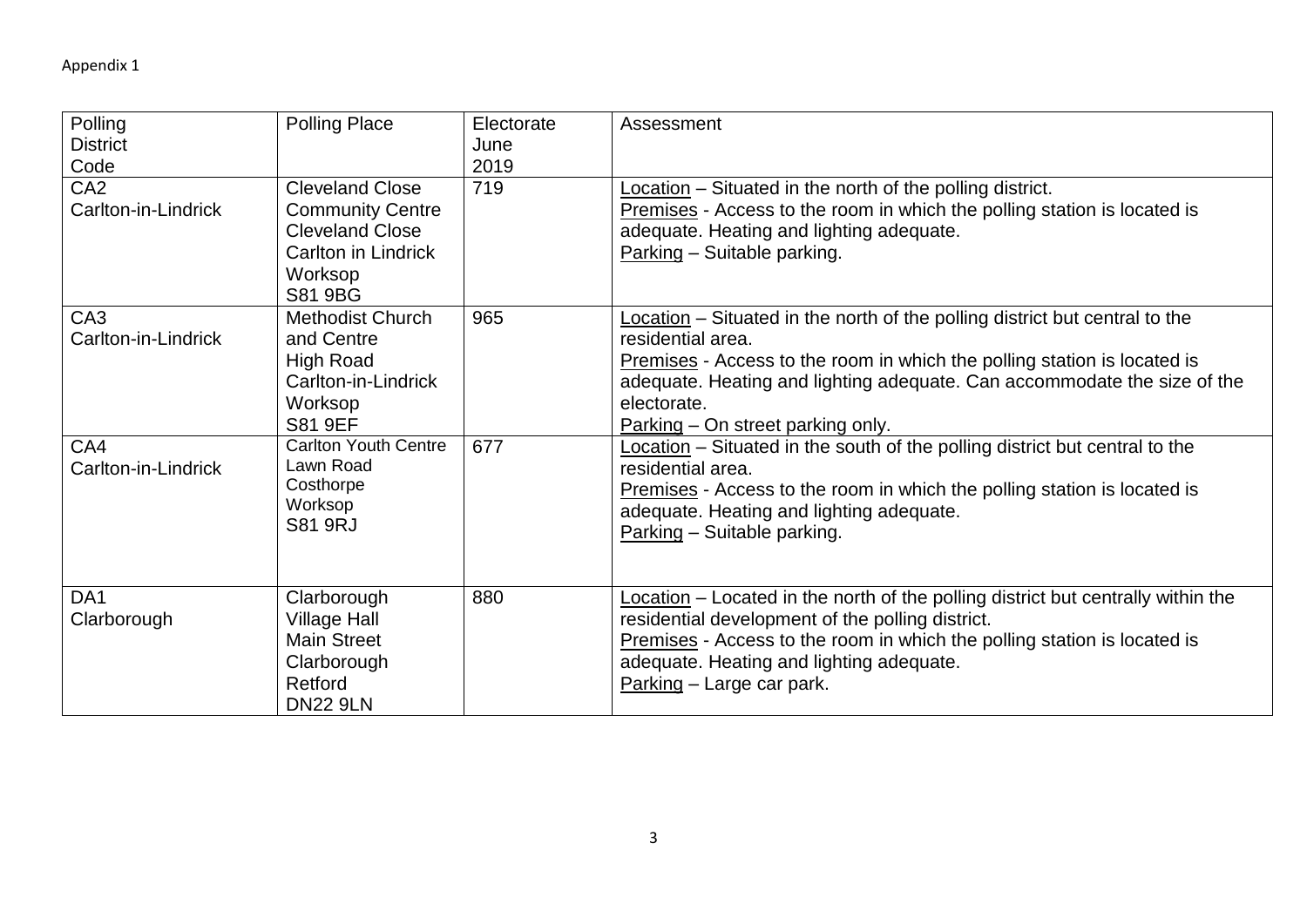| Polling             | <b>Polling Place</b>      | Electorate         | Assessment                                                               |
|---------------------|---------------------------|--------------------|--------------------------------------------------------------------------|
| <b>District</b>     |                           | June               |                                                                          |
| Code                |                           | 2019               |                                                                          |
| DA <sub>2</sub>     | Clayworth                 | 271                | Location - Centrally located in the polling district of DA2.             |
| Clayworth           | <b>Memorial Hall</b>      |                    | Premises - Access to the room in which the polling station is located is |
|                     | <b>Town Street</b>        |                    | adequate. Heating and lighting adequate.                                 |
| DA4                 | Clayworth                 | 76                 | Parking – On street parking only.                                        |
| Wiseton             | Retford                   |                    |                                                                          |
|                     | <b>DN22 9AD</b>           | Total $-347$       |                                                                          |
| DA <sub>3</sub>     | Hayton Village Hall       | 318                | Location - Centrally located.                                            |
| Hayton              | 2 Church Lane             |                    | Premises - Access to the room in which the polling station is located is |
|                     | Hayton                    |                    | adequate with portable ramps. Heating and lighting adequate.             |
|                     | Retford                   |                    | Parking – On street parking only.                                        |
|                     | <b>DN22 9LD</b>           |                    |                                                                          |
| EA1                 | The Parish Room           | 153                | Location - Centrally located.                                            |
| Askham              | <b>Top Street</b>         |                    | Premises - Access to the room in which the polling station is located is |
|                     | Askham                    |                    | adequate. Heating and lighting adequate.                                 |
|                     | <b>Newark</b>             |                    | Parking - On street parking only                                         |
|                     | <b>NG22 0RP</b>           |                    |                                                                          |
| EA <sub>2</sub>     | Outbuilding at Rear       | 17                 | Location - Located in the polling district of EA2                        |
| <b>Bevercotes</b>   | of Manor Farm             |                    | Premises - Access to the room in which the polling station is located is |
|                     | <b>Main Street</b>        |                    | adequate. Heating and lighting adequate.                                 |
| <b>EA10</b>         | Milton                    |                    | Parking - Suitable parking.                                              |
| <b>West Markham</b> | <b>Newark</b>             |                    |                                                                          |
|                     | <b>NG22 0PP</b>           |                    |                                                                          |
| EA <sub>3</sub>     | <b>Bothamsall Village</b> | 174                | Location - Centrally located in the polling district of EA3.             |
| <b>Bothamsall</b>   | Hall                      |                    | Premises - Access to the room in which the polling station is located is |
|                     | <b>Main Street</b>        |                    | adequate. Heating and lighting adequate.                                 |
| EA7                 | <b>Bothamsall</b>         | 30                 | Parking - Suitable parking.                                              |
| Haughton            | Retford                   |                    |                                                                          |
|                     | <b>DN22 8DW</b>           | <b>Total - 204</b> |                                                                          |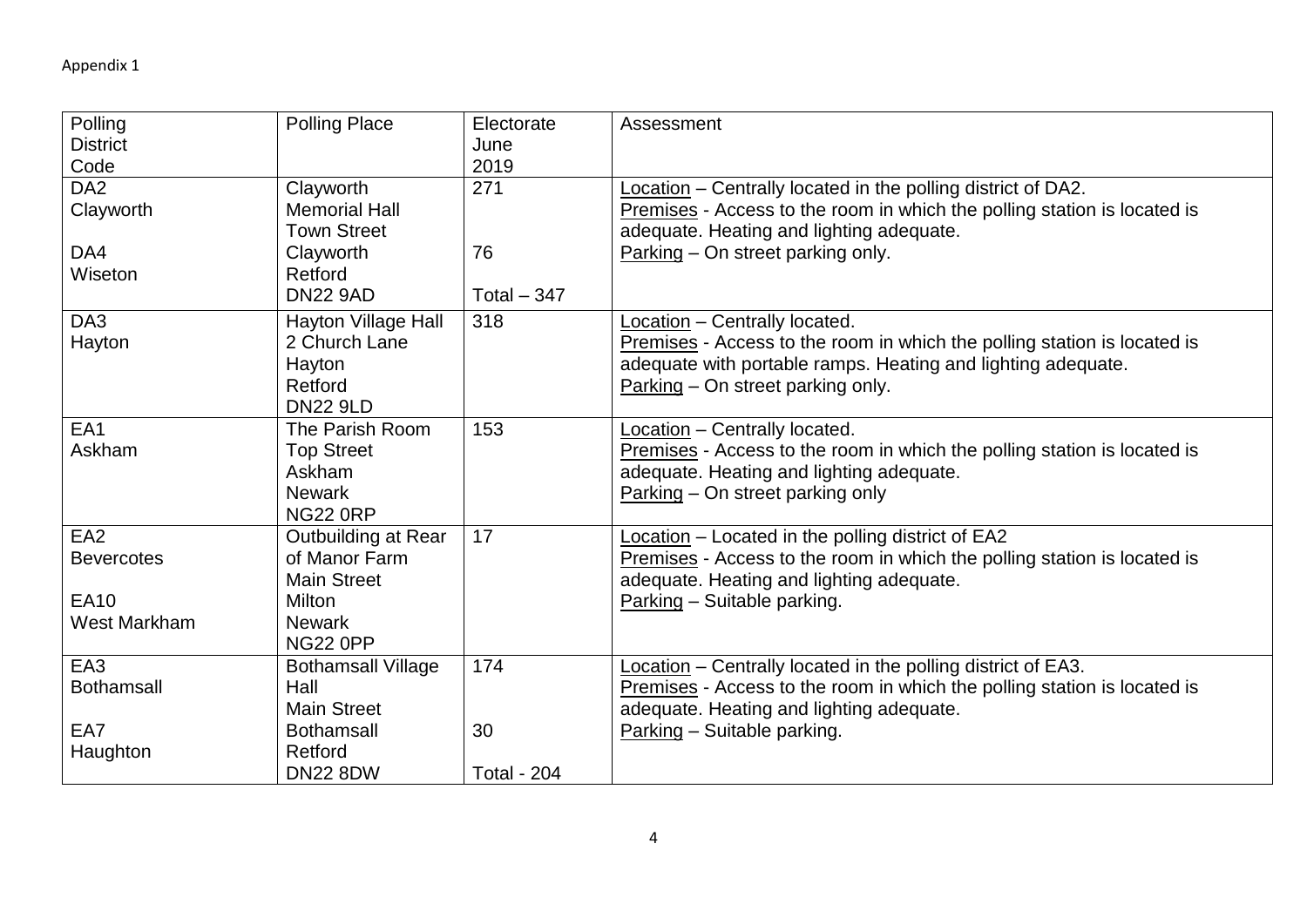| Polling<br><b>District</b>                  | <b>Polling Place</b>                                                                                            | Electorate<br>June | Assessment                                                                                                                                                                                                                                |
|---------------------------------------------|-----------------------------------------------------------------------------------------------------------------|--------------------|-------------------------------------------------------------------------------------------------------------------------------------------------------------------------------------------------------------------------------------------|
| Code                                        |                                                                                                                 | 2019               |                                                                                                                                                                                                                                           |
| EA4<br>East Markham                         | East Markham<br><b>Village Hall</b><br>Lincoln Road<br>East Markham<br><b>Newark</b><br><b>NG22 0SS</b>         | 1,019              | Location - Centrally located.<br>Premises - Access to the room in which the polling station is located is<br>adequate. Heating and lighting adequate. Can accommodate the size of the<br>electorate.<br>Parking – On street parking only. |
| EA <sub>5</sub><br>Eaton                    | Gamston C of E<br><b>Primary School</b><br><b>Stanboard Lane</b>                                                | 87                 | Location - Centrally located in the polling district of EA6.<br>Premises - Access to the room in which the polling station is located is<br>adequate. Heating and lighting adequate.                                                      |
| EA6<br>Gamston                              | Gamston<br>Retford<br><b>DN22 0PE</b>                                                                           | 215                | Parking - Large car park.                                                                                                                                                                                                                 |
| EA8<br>West Drayton (part)                  |                                                                                                                 | 78                 |                                                                                                                                                                                                                                           |
| EA <sub>9</sub><br>West Drayton (part) &    |                                                                                                                 | 89                 |                                                                                                                                                                                                                                           |
| Rockley                                     |                                                                                                                 | <b>Total - 469</b> |                                                                                                                                                                                                                                           |
| FA <sub>1</sub><br><b>East Retford East</b> | <b>Albert Hall</b><br>Grove St.<br><b>Methodist Church</b><br><b>Union Street</b><br>Retford<br><b>DN22 6LB</b> | 1,208              | Location - Situated in the west of the polling district.<br>$P$ remises – Access to the room in which the polling station is located is<br>adequate.<br>Parking – Small car park, no on-street parking available.                         |
| FA <sub>2</sub>                             | St. Saviour's                                                                                                   | 1,464              | Location – Centrally located in the FA2 polling district of East Retford East.                                                                                                                                                            |
| <b>East Retford East</b>                    | <b>Community Centre</b>                                                                                         |                    | Premises - Access to the room in which the polling station is located is                                                                                                                                                                  |
|                                             | Lidget Lane                                                                                                     | 230                | adequate. Heating and lighting adequate. Can accommodate the size of the                                                                                                                                                                  |
| GA <sub>6</sub>                             | Retford                                                                                                         |                    | electorate.                                                                                                                                                                                                                               |
| <b>East Retford North</b>                   | <b>DN22 6QW</b>                                                                                                 | Total - 1,694      | Parking - Suitable parking.                                                                                                                                                                                                               |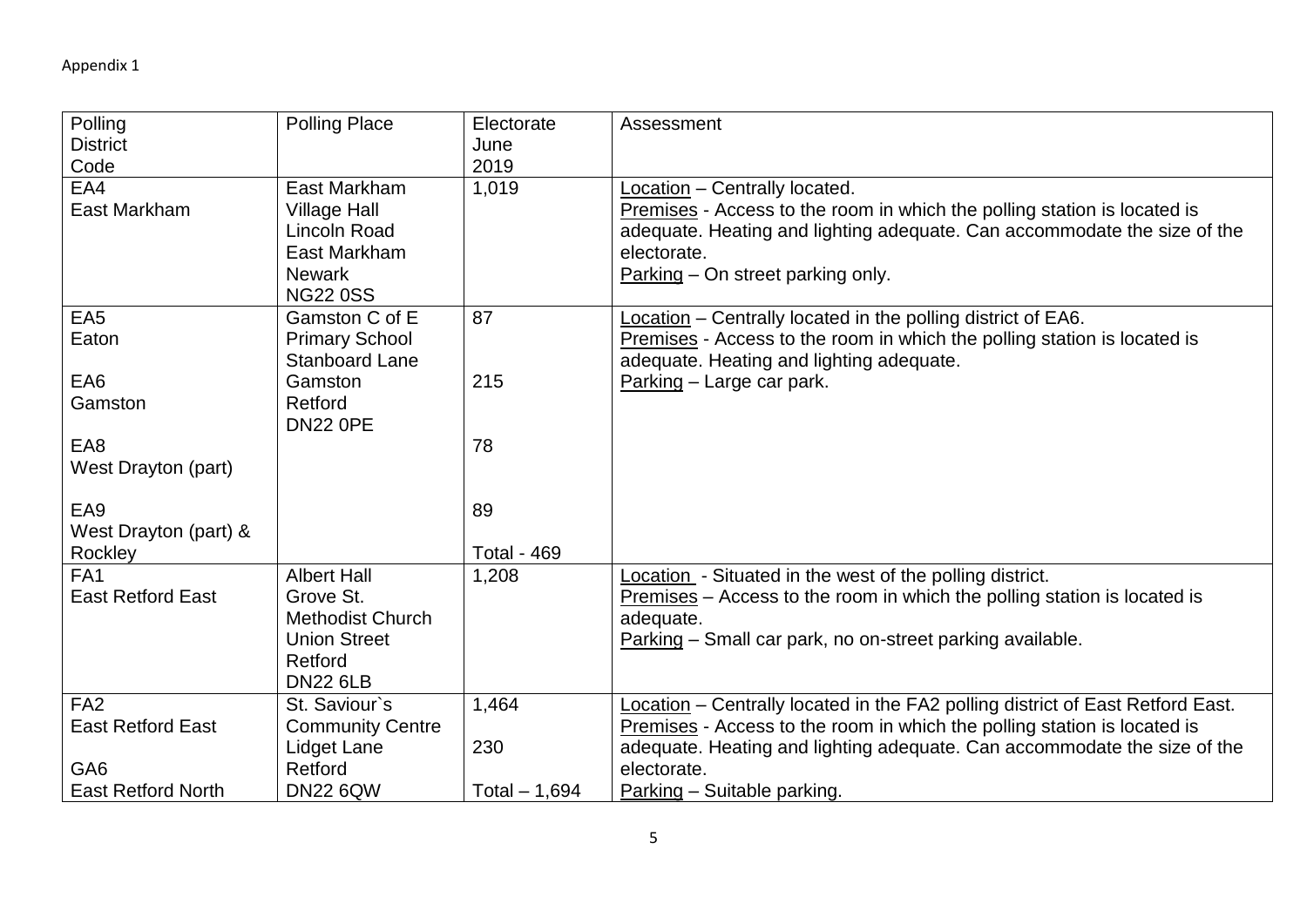| Polling                   | <b>Polling Place</b>     | Electorate     | Assessment                                                                     |
|---------------------------|--------------------------|----------------|--------------------------------------------------------------------------------|
| <b>District</b>           |                          | June           |                                                                                |
| Code                      |                          | 2019           |                                                                                |
| FA <sub>3</sub>           | <b>Carr Hill Primary</b> | 802            | Location - Situated just outside the FA3 polling district of East Retford East |
| <b>East Retford East</b>  | School                   |                | (Tiln Lane forms boundary).                                                    |
|                           | Tiln Lane                |                | Premises - Access to the room in which the polling station is located is       |
| GA <sub>1</sub>           | Retford                  | 358            | adequate. Heating and lighting adequate.                                       |
| <b>East Retford North</b> | <b>DN22 6SW</b>          |                | Parking – Suitable parking within school car park.                             |
|                           |                          | Total $-1,160$ |                                                                                |
| FA4                       | <b>Retford Little</b>    | 761            | Location - Located in the FA4 polling district of East Retford East.           |
| <b>East Retford East</b>  | Theatre                  |                | Premises - Access to the room in which the polling station is located is       |
|                           | <b>Wharf Road</b>        |                | adequate. Heating adequate but lighting dim.                                   |
| IA4                       | Retford                  | 672            | Parking - Small car park but often used by shoppers/workers as a free car      |
| <b>East Retford West</b>  | <b>DN22 6EN</b>          |                | park.                                                                          |
|                           |                          | Total $-1,433$ |                                                                                |
| FA <sub>5</sub>           | <b>Bracken Lane</b>      | 1,086          | Location - Situated in the west of the polling district.                       |
| <b>East Retford East</b>  | <b>Primary School</b>    |                | Premises - Access to the room in which the polling station is located is       |
|                           | <b>Bracken Lane</b>      |                | adequate.                                                                      |
|                           | Retford                  |                | Parking – Some parking within school car park and on-street parking.           |
|                           | <b>DN227EU</b>           |                |                                                                                |
| GA <sub>2</sub>           | The Craft Room -         | 736            | Location - Located to the north of the polling district.                       |
| <b>East Retford North</b> | <b>Conway Gardens</b>    |                | Premises - Access to the room in which the polling station is located is       |
|                           | <b>Conway Gardens</b>    |                | adequate. Heating and lighting adequate. Large enough for the size of the      |
|                           | Retford                  |                | electorate.                                                                    |
|                           | <b>DN22 7YY</b>          |                | Heating and lighting adequate.                                                 |
|                           |                          |                | Parking – Some parking but can get congested.                                  |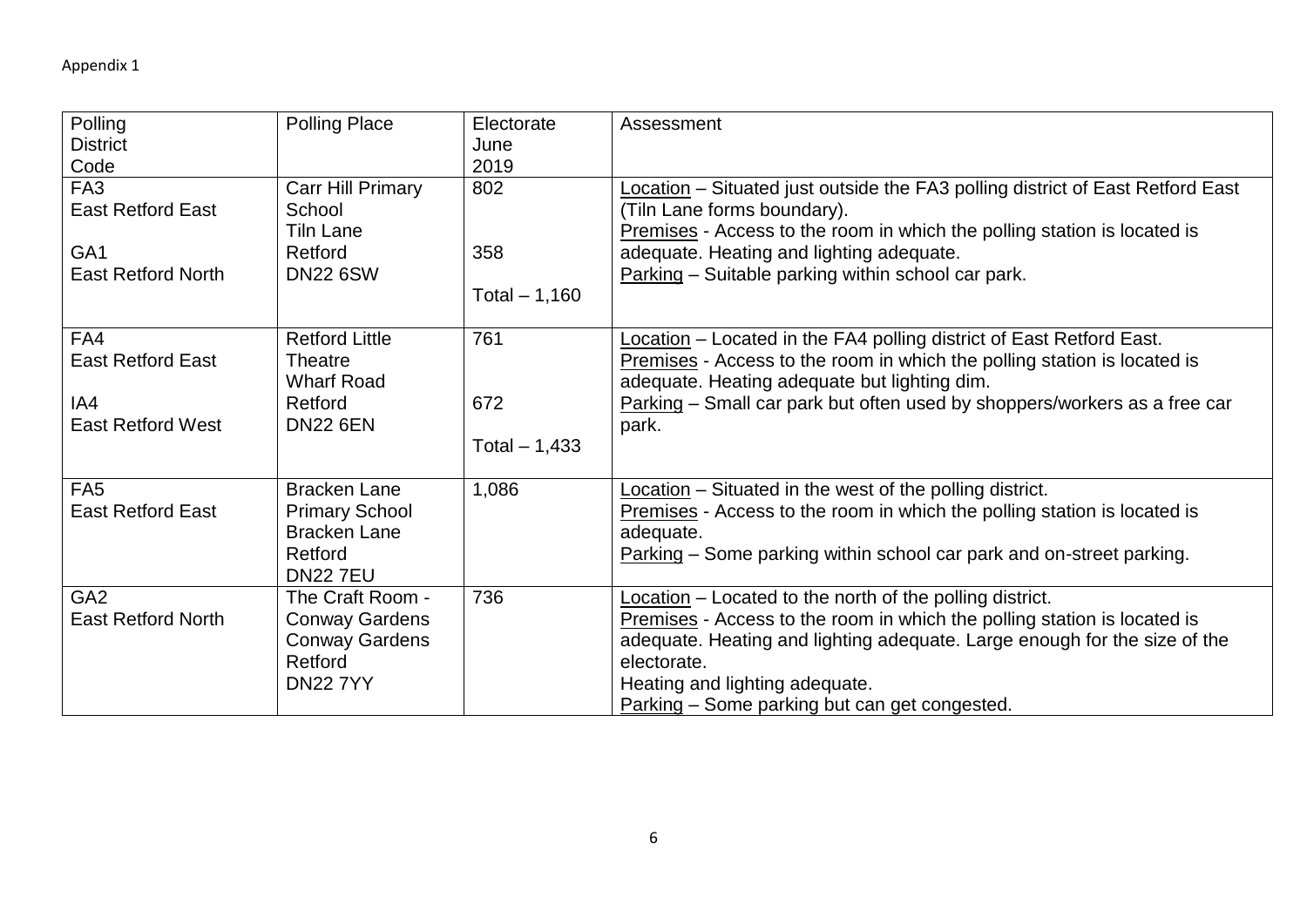| Polling<br><b>District</b> | <b>Polling Place</b>       | Electorate<br>June | Assessment                                                                  |
|----------------------------|----------------------------|--------------------|-----------------------------------------------------------------------------|
| Code                       |                            | 2019               |                                                                             |
| GA <sub>3</sub>            | <b>Hallcroft Methodist</b> | 2,133              | Location - Centrally located.                                               |
| <b>East Retford North</b>  | Church                     |                    | Premises - Access to the room in which the polling station is located is    |
|                            | <b>Hallcroft Road</b>      |                    | adequate. Heating and lighting adequate. Large enough for the size of the   |
|                            | Retford                    |                    | electorate.                                                                 |
|                            | <b>DN227LQ</b>             |                    | Parking - Small car park and on-street parking.                             |
| GA4                        | The Wellspring,            | 361                | Location – Located in the east of the polling district.                     |
| <b>East Retford North</b>  | The Well                   |                    | Premises - Access to the room in which the polling station is located is    |
|                            | <b>Hospital Road</b>       |                    | adequate. Heating and lighting adequate.                                    |
|                            | Retford                    |                    | Parking - Large car park.                                                   |
|                            | <b>DN227BD</b>             |                    |                                                                             |
| GA <sub>5</sub>            | Hallcroft                  | 1,237              | $Location - Centrally located.$                                             |
| <b>East Retford North</b>  | <b>Community Centre</b>    |                    | Premises - Access to the room in which the polling station is located is    |
|                            | <b>Randall Way</b>         |                    | adequate. Heating and lighting adequate. Can accommodate the size of the    |
|                            | Retford                    |                    | electorate.                                                                 |
|                            | <b>DN227GR</b>             |                    | Parking - Large car park.                                                   |
| HA <sub>1</sub>            | Westhill                   | 1,172              | Location - Located in the north of the polling district.                    |
| <b>East Retford South</b>  | <b>Community Centre</b>    |                    | Premises - Access to the room in which the polling station is located is    |
|                            | Cheyne Wak                 |                    | adequate. Heating and lighting adequate.                                    |
|                            | Ordsall                    |                    | Parking - Large car park.                                                   |
|                            | Retford                    |                    |                                                                             |
|                            | <b>DN227GA</b>             |                    |                                                                             |
| HA <sub>2</sub>            | 3 Welbeck Road             | 1,239              | Location - Central to the District.                                         |
| <b>East Retford South</b>  | Retford                    |                    | $P$ remises – Access to the room in which the polling station is located is |
|                            | <b>DN22 7RP</b>            |                    | adequate. Heating and lighting adequate.                                    |
|                            |                            |                    | $Parking - On street parking only.$                                         |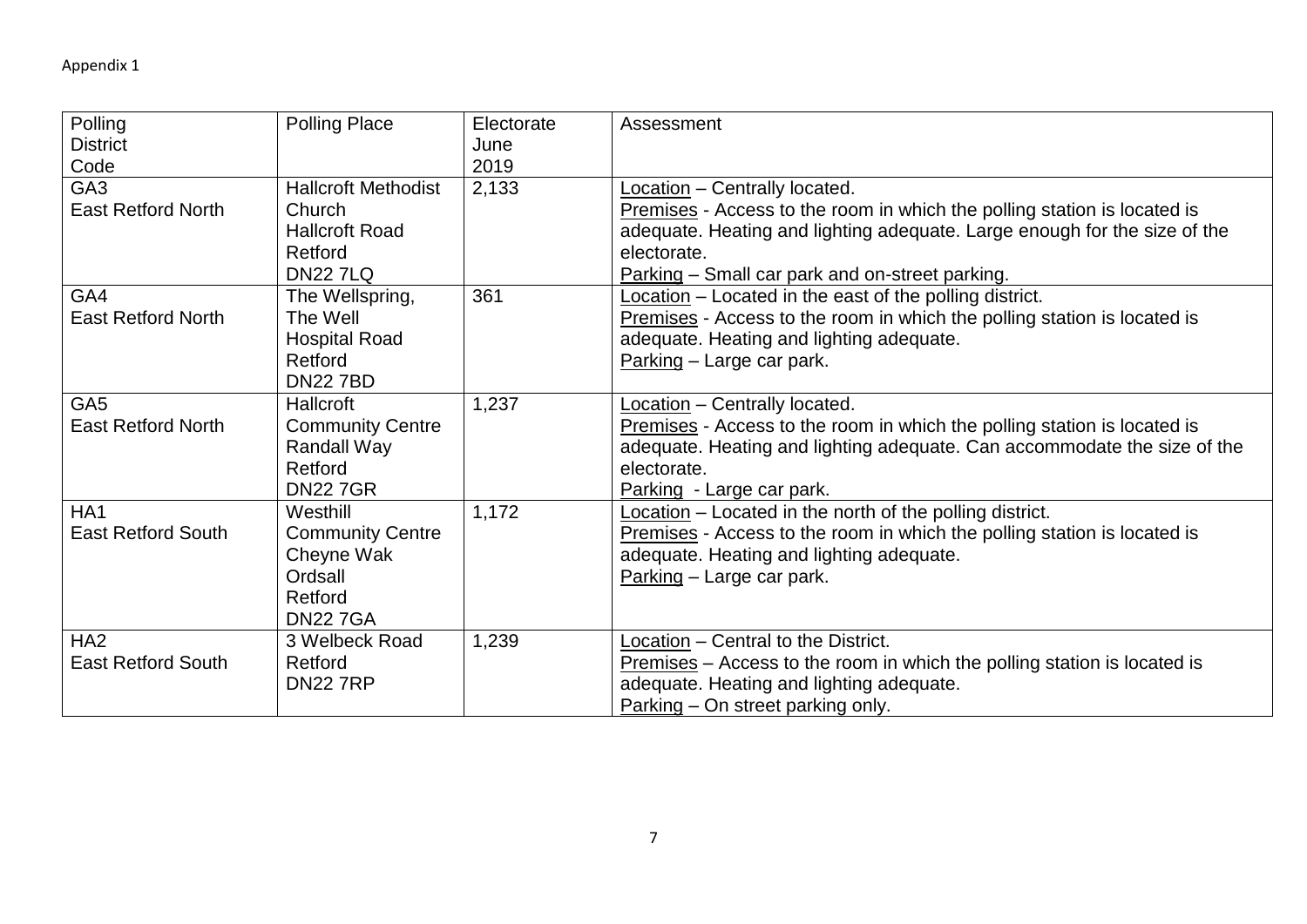| Polling<br><b>District</b><br>Code           | <b>Polling Place</b>                                                                                       | Electorate<br>June<br>2019 | Assessment                                                                                                                                                                                                                           |
|----------------------------------------------|------------------------------------------------------------------------------------------------------------|----------------------------|--------------------------------------------------------------------------------------------------------------------------------------------------------------------------------------------------------------------------------------|
| HA <sub>3</sub><br><b>East Retford South</b> | <b>Ordsall Parish</b><br><b>Church Hall</b><br><b>Church Lane</b><br>Ordsall<br>Retford<br><b>DN22 7TU</b> | 1,504                      | Location - Centrally located.<br>Premises - Access to the room in which the polling station is located is<br>adequate. Heating and lighting adequate.<br>Parking – No parking for electors but on-street parking on the High Street. |
| IA <sub>1</sub><br><b>East Retford West</b>  | <b>The Butter Market</b><br><b>Retford Town Hall</b><br>Retford<br><b>DN22 6DB</b>                         | 223                        | Location - Located centrally.<br>Premises - Access to the room in which the polling station is located is<br>adequate. Heating and lighting adequate.<br>Parking - Some parking available to the rear of the Town Hall.              |
| IA2<br><b>East Retford West</b>              | St. Joseph's<br><b>Church Hall</b><br><b>Babworth Road</b>                                                 | 580                        | Location - Located in the IA2 polling district of East Retford West.<br>Premises - Access to the room in which the polling station is located is<br>adequate. Heating and lighting adequate.                                         |
| IA <sub>5</sub><br><b>East Retford West</b>  | Retford<br><b>DN227BP</b>                                                                                  | 557<br>Total $-1,137$      | Parking - Large car park.                                                                                                                                                                                                            |
| IA <sub>3</sub><br><b>East Retford West</b>  | <b>Thrumpton Primary</b><br>School<br>Off Whinneymoor<br>Lane<br>Retford<br><b>DN22 7AF</b>                | 814                        | Location - Located in the south of the polling district.<br>Premises - Access to the room in which the polling station is located is<br>adequate. Heating and lighting adequate.<br>Parking - Large car park.                        |
| IA <sub>6</sub><br><b>East Retford West</b>  | <b>Babworth Road</b><br>Sports & Social<br>Club<br><b>Babworth Road</b><br>Retford<br><b>DN22 7NJ</b>      | 928                        | Location - Centrally located.<br>Premises - Access to the room in which the polling station is located is<br>adequate. Heating and lighting adequate.<br>Parking - Large car park.                                                   |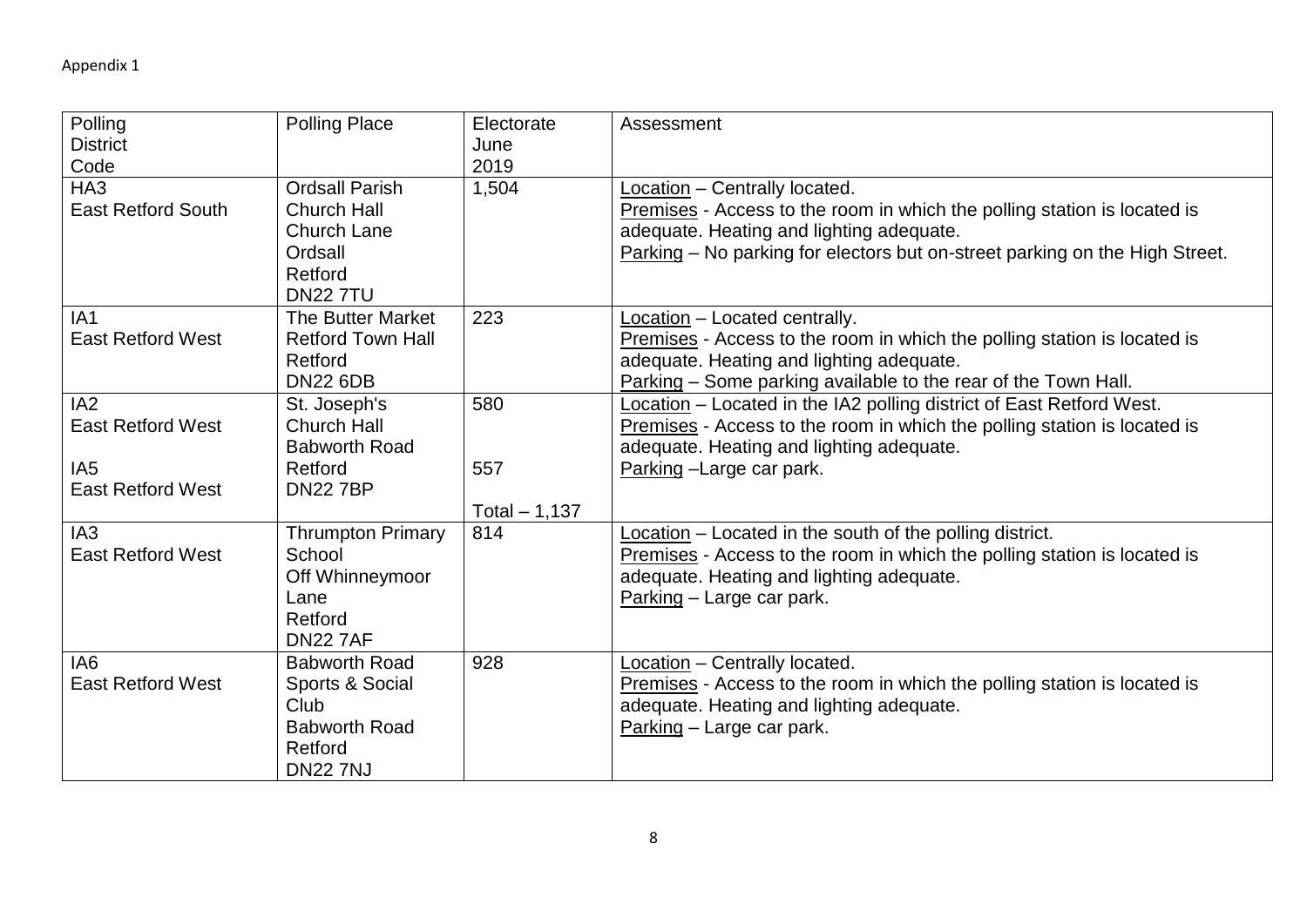| Polling                        | <b>Polling Place</b>    | Electorate         | Assessment                                                                          |
|--------------------------------|-------------------------|--------------------|-------------------------------------------------------------------------------------|
| <b>District</b>                |                         | June               |                                                                                     |
| Code                           |                         | 2019               |                                                                                     |
| JA1                            | <b>Everton Village</b>  | 726                | Location - Centrally located in the polling district of JA1.                        |
| Everton                        | Hall                    |                    | Premises - Access to the room in which the polling station is located is            |
|                                | <b>Church Street</b>    |                    | adequate. Heating and lighting adequate.                                            |
| JA4                            | Everton                 | 43                 | Parking – On-street parking only.                                                   |
| <b>Scaftworth</b>              | Doncaster               |                    |                                                                                     |
|                                | <b>DN10 5BB</b>         | <b>Total - 769</b> |                                                                                     |
| JA2                            | Gringley-on-the-Hill    | 677                | Location – Situated in the south of the polling district but centrally within the   |
| Gringley-on-the-Hill           | <b>Community Centre</b> |                    | residential area.                                                                   |
|                                | <b>High Street</b>      |                    | Premises - Access to the room in which the polling station is located is            |
|                                | Gringley-on-the-Hill    |                    | adequate. Heating and lighting adequate. Can accommodate the size of the            |
|                                | Doncaster               |                    | electorate.                                                                         |
|                                | <b>DN10 4RT</b>         |                    | Parking - On-street parking only.                                                   |
| JA3                            | <b>Misson Community</b> | 571                | Location – Situated in the south of the polling district but central within the     |
| <b>Misson</b>                  | Centre                  |                    | residential area.                                                                   |
|                                | <b>Vicar Lane</b>       |                    | Premises - Access to the room in which the polling station is located is            |
|                                | <b>Misson</b>           |                    | adequate. Heating and lighting adequate.                                            |
|                                | Doncaster               |                    | Parking - Some on and off street parking.                                           |
|                                | <b>DN10 6EG</b>         |                    |                                                                                     |
| KA <sub>1</sub>                | Devonshire Road         | 1,336              | Location – Situated in the south east of the polling district but centrally located |
| <b>Harworth &amp; Bircotes</b> | <b>Community Centre</b> |                    | within the residential area.                                                        |
| KA <sub>2</sub>                | 2 Devonshire Road       | 1,308              | Premises - Access to the room in which the polling station is located is            |
| <b>Harworth &amp; Bircotes</b> | Harworth                |                    | adequate. Heating and lighting adequate. Can accommodate the size of the            |
| KA <sub>5</sub>                | Doncaster               | 377                | electorate.                                                                         |
| <b>Harworth &amp; Bircotes</b> | <b>DN11 8JF</b>         |                    | Parking - Some off-street parking, also some on-street parking.                     |
|                                |                         | Total $-3,021$     |                                                                                     |
|                                |                         |                    | The number of electors allocated to a particular polling station should not exceed  |
|                                |                         |                    | 2,500. Assess the venue to accommodate a second polling station.                    |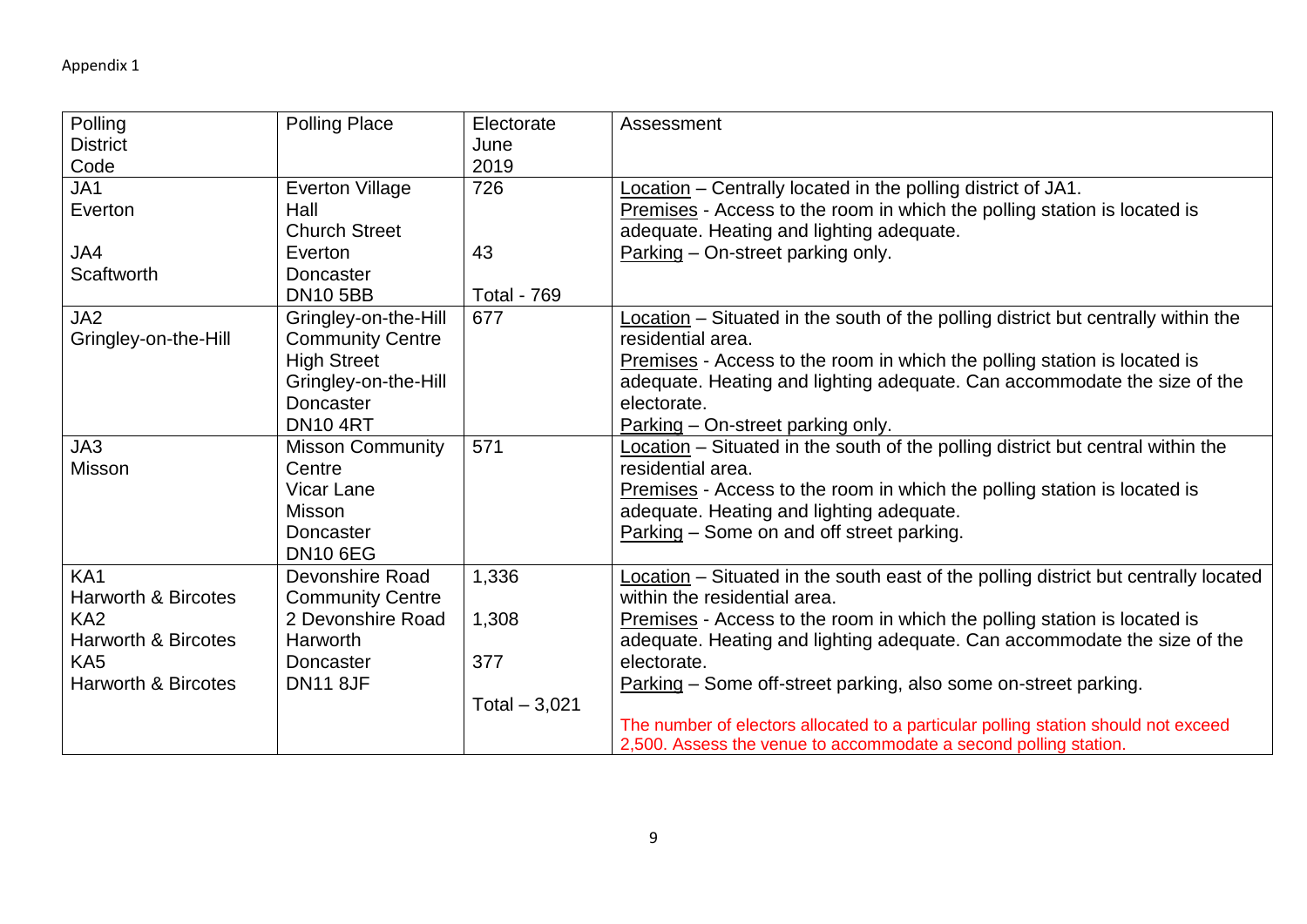| Polling<br><b>District</b><br>Code    | <b>Polling Place</b>                                                                                                                                  | Electorate<br>June<br>2019 | Assessment                                                                                                                                                                                                                                                                                                                      |
|---------------------------------------|-------------------------------------------------------------------------------------------------------------------------------------------------------|----------------------------|---------------------------------------------------------------------------------------------------------------------------------------------------------------------------------------------------------------------------------------------------------------------------------------------------------------------------------|
| KA3<br><b>Harworth &amp; Bircotes</b> | Harworth Village<br>Institute<br><b>Main Street</b><br>Harworth<br><b>Doncaster</b><br><b>DN11 8LB</b>                                                | 915                        | Location - Centrally located.<br>Premises - Access to the room in which the polling station is located is<br>adequate. Heating and lighting adequate.<br>Parking - Suitable parking.                                                                                                                                            |
| KA4<br><b>Harworth &amp; Bircotes</b> | Harworth &<br><b>Bircotes Town Hall</b><br>The Information<br>Centre<br><b>Scrooby Road</b><br><b>Bircotes</b><br><b>Doncaster</b><br><b>DN11 8JP</b> | 608                        | Location - Centrally located.<br>Premises - Access to the room in which the polling station is located is<br>adequate. Heating and lighting adequate.<br>Parking - Large car park.                                                                                                                                              |
| KA6<br><b>Harworth &amp; Bircotes</b> | <b>Harworth Methodist</b><br><b>Church Hall</b><br>6 Waterslack Road<br><b>Bircotes</b><br><b>Doncaster</b><br><b>DN11 8DW</b>                        | 1,085                      | Location - Situated in the west of the polling district but centrally to the<br>residential part of the polling district.<br>Premises - Access to the room in which the polling station is located is<br>adequate. Heating and lighting adequate. Can accommodate the size of the<br>electorate.<br>Parking - Suitable parking. |
| KA7<br><b>Harworth &amp; Bircotes</b> | <b>Community Room</b><br>Westmorland<br>House<br><b>Cumberland Close</b><br><b>Milne Road</b><br><b>Bircotes</b><br>Doncaster<br><b>DN11 8BY</b>      | 563                        | Location – Situated in the east of the polling district KA6 but centrally to the<br>residential part of the district.<br>Premises - Access to the room in which the polling station is located is<br>adequate. Heating and lighting adequate.<br>Parking - Suitable parking.                                                    |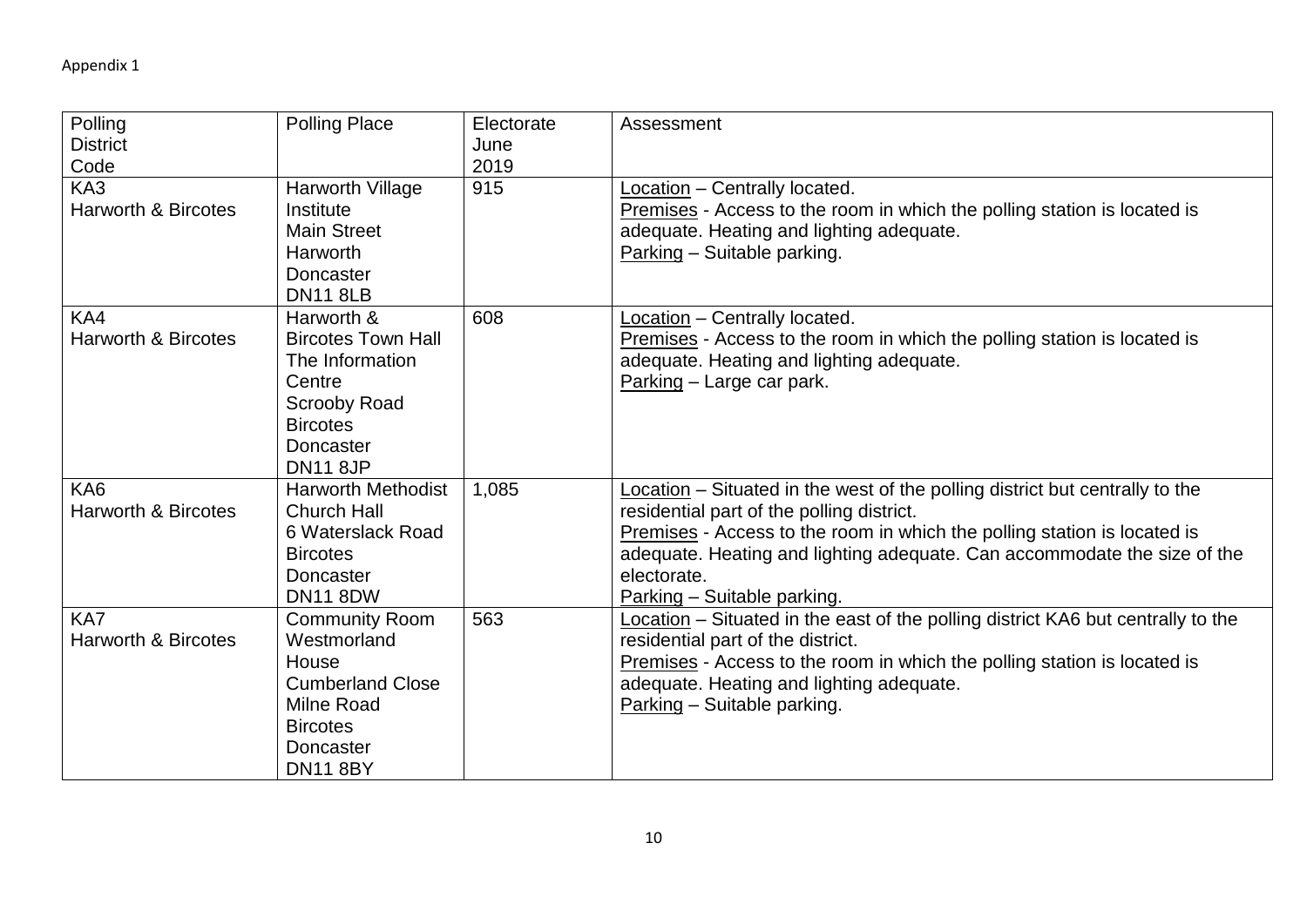| Polling               | <b>Polling Place</b>    | Electorate         | Assessment                                                                         |
|-----------------------|-------------------------|--------------------|------------------------------------------------------------------------------------|
| <b>District</b>       |                         | June               |                                                                                    |
| Code                  |                         | 2019               |                                                                                    |
| LA <sub>2</sub>       | Langold Village         | 1,907              | Location - Centrally located.                                                      |
| Hodsock (Langold      | Hall - Committee        |                    | Premises - Access to the room in which the polling station is located is           |
| ward)                 | Room                    |                    | adequate. Heating and lighting adequate. Can accommodate the size of the           |
|                       | Markham Road            |                    | electorate.                                                                        |
|                       | Langold                 |                    | Parking - Suitable parking.                                                        |
|                       | Worksop                 |                    |                                                                                    |
|                       | <b>S81 9SW</b>          |                    |                                                                                    |
| MA <sub>1</sub>       | <b>Misterton</b>        | 1,770              | Location – Situated in the east of the polling district but centrally to the       |
| <b>Misterton</b>      | <b>Methodist Church</b> |                    | residential part of the polling district.                                          |
|                       | Hall                    |                    | Premises - Access to the room in which the polling station is located is           |
|                       | <b>High Street</b>      |                    | adequate. Heating and lighting adequate. Can accommodate the size of the           |
|                       | <b>Misterton</b>        |                    | electorate.                                                                        |
|                       | Doncaster               |                    | Parking - Small car park.                                                          |
|                       | <b>DN10 4BP</b>         |                    |                                                                                    |
| MA <sub>2</sub>       | <b>Gertrude Morris</b>  | 265                | Location – Situated in the south east of the polling district but centrally to the |
| <b>West Stockwith</b> | Hall                    |                    | residential part of the polling district.                                          |
|                       | <b>Main Street</b>      |                    | Premises - Access to the room in which the polling station is located is           |
|                       | <b>West Stockwith</b>   |                    | adequate. Heating and lighting adequate.                                           |
|                       | Doncaster               |                    | Parking - Suitable parking.                                                        |
|                       | <b>DN10 4HA</b>         |                    |                                                                                    |
| NA <sub>1</sub>       | <b>Treswell Village</b> | 74                 | Location - Located in the NA8 polling district of Treswell.                        |
| Cottam                | Hall                    |                    | Premises - Access to the room in which the polling station is located is           |
|                       | <b>Main Street</b>      |                    | adequate. Heating and lighting adequate.                                           |
| NA8                   | <b>Treswell</b>         | 193                | Parking - Small car park to rear.                                                  |
| <b>Treswell</b>       | Retford                 |                    |                                                                                    |
|                       | <b>DN22 0EG</b>         | <b>Total - 267</b> |                                                                                    |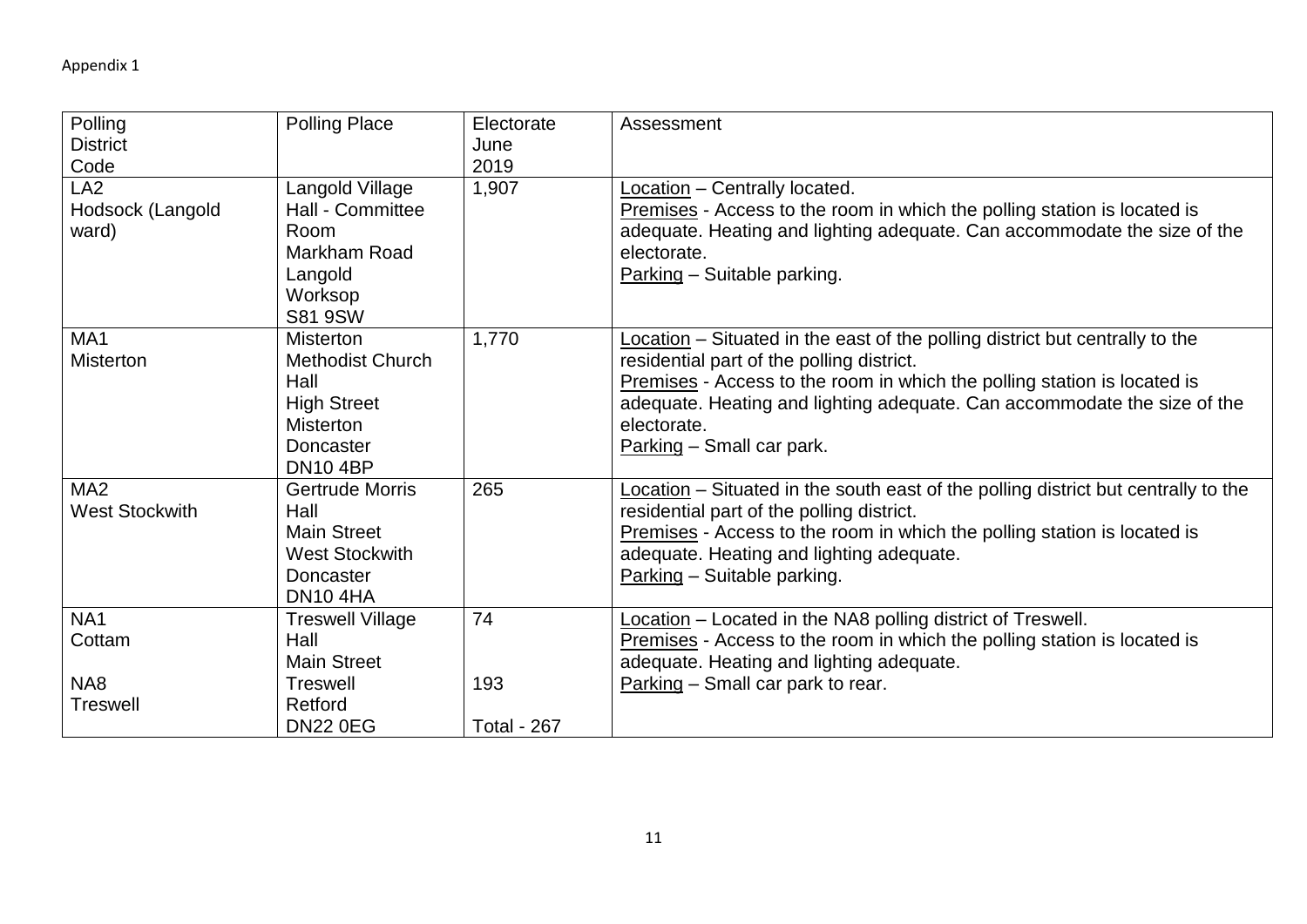| Polling          | <b>Polling Place</b>      | Electorate         | Assessment                                                                     |
|------------------|---------------------------|--------------------|--------------------------------------------------------------------------------|
| <b>District</b>  |                           | June               |                                                                                |
| Code             |                           | 2019               |                                                                                |
| NA <sub>2</sub>  | Headon-cum-               | 110                | Location - Located in the NA3 polling district of Headon-cum-Upton.            |
| Grove            | <b>Upton Village Hall</b> |                    | Premises - Access to the room in which the polling station is located is       |
|                  | <b>Church Street</b>      |                    | adequate. Heating and lighting adequate.                                       |
| NA3              | Headon                    | 172                | Parking - Suitable parking.                                                    |
| Headon-cum-Upton | Retford                   |                    |                                                                                |
|                  | <b>DN22 0RD</b>           | <b>Total - 282</b> |                                                                                |
| NA4              | <b>Rampton Village</b>    | 497                | Location - Centrally located in the NA4 polling district of Rampton.           |
| Rampton          | Hall                      |                    | Premises - Access to the room in which the polling station is located is       |
|                  | <b>Manor Grounds</b>      |                    | adequate. Heating and lighting adequate.                                       |
| NA7              | Rampton                   | 37                 | Parking – Small car park adjacent hall which is down a lane off the main road. |
| Stokeham         | Retford                   |                    |                                                                                |
|                  | <b>DN22 0JU</b>           | <b>Total - 534</b> |                                                                                |
| NA <sub>5</sub>  | Woodbeck                  | 203                | Location - Centrally located.                                                  |
| Woodbeck         | <b>Community Centre</b>   |                    | Premises - Access to the room in which the polling station is located is       |
|                  | Woodbeck                  |                    | adequate. Heating and lighting adequate.                                       |
|                  | Retford                   |                    | Parking – On street parking only, although a large car park is situated a few  |
|                  | <b>DN22 0JS</b>           |                    | yards away.                                                                    |
| NA <sub>6</sub>  | South Leverton            | 417                | Location - Centrally located.                                                  |
| South Leverton   | <b>Memorial Institute</b> |                    | Premises - Access to the room in which the polling station is located is       |
|                  | <b>Town Street</b>        |                    | adequate. Heating and lighting adequate.                                       |
|                  | South Leverton            |                    | Parking - Suitable parking.                                                    |
|                  | Retford                   |                    |                                                                                |
|                  | Notts DN22 0BT            |                    |                                                                                |
| OA1              | <b>Mattersey All</b>      | 325                | Location - Situated in the north of the polling district.                      |
| Mattersey        | <b>Saints Church Hall</b> |                    | Premises - Access to the room in which the polling station is located is       |
|                  | <b>Church Lane</b>        |                    | adequate. Heating and lighting adequate.                                       |
|                  | Mattersey                 |                    | Parking - Small car park to rear and on-street parking.                        |
|                  | Doncaster                 |                    |                                                                                |
|                  | <b>DN10 5DU</b>           |                    |                                                                                |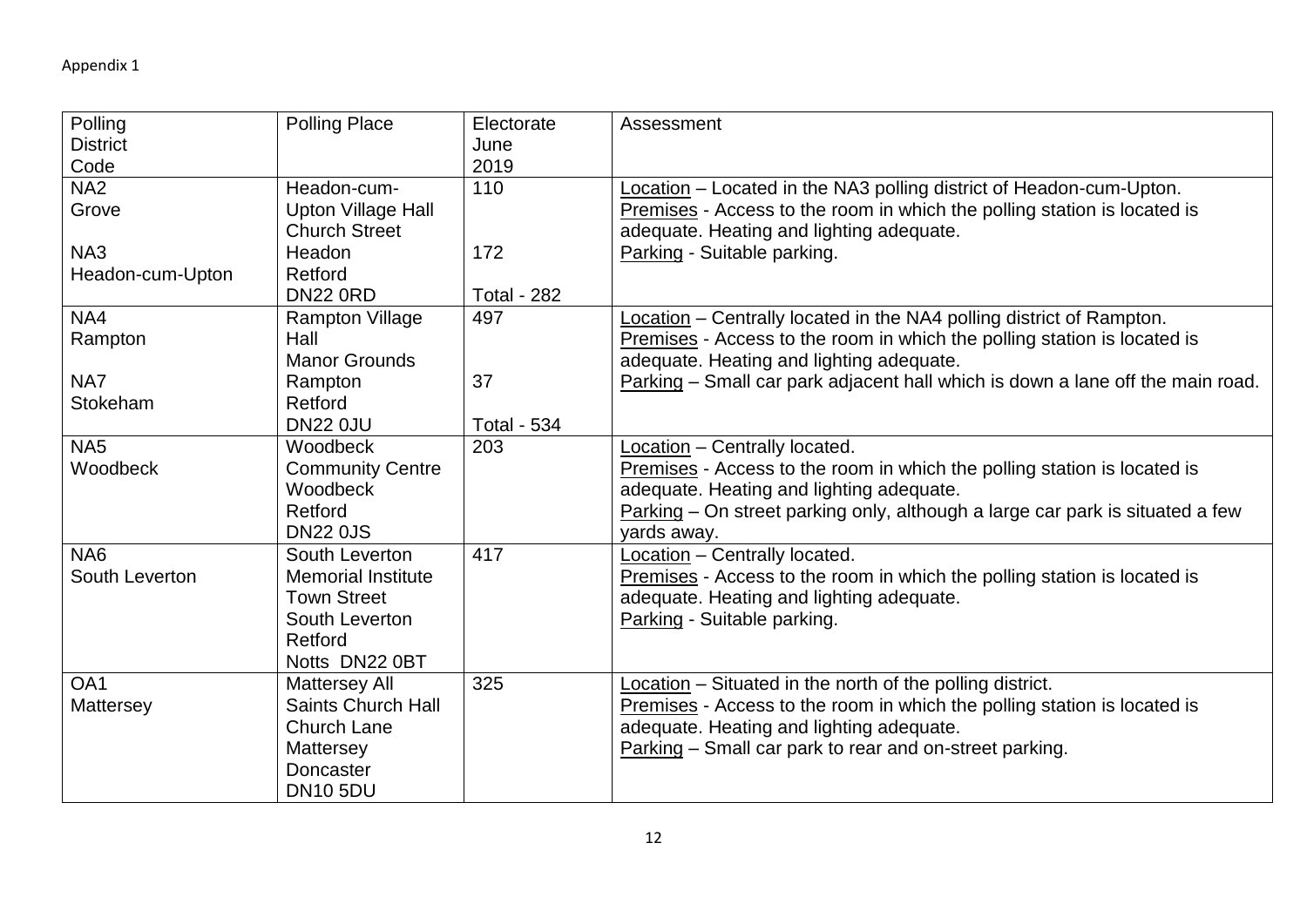| Polling<br><b>District</b><br>Code                        | <b>Polling Place</b>                                                                                             | Electorate<br>June<br>2019 | Assessment                                                                                                                                                                                                                                         |
|-----------------------------------------------------------|------------------------------------------------------------------------------------------------------------------|----------------------------|----------------------------------------------------------------------------------------------------------------------------------------------------------------------------------------------------------------------------------------------------|
| OA <sub>2</sub><br><b>Mattersey Thorpe</b>                | The Community<br>House<br><b>Cunningham Close</b><br><b>Mattersey Thorpe</b><br>Doncaster<br><b>DN10 5EN</b>     | 251                        | Location – Situated in the east of the polling district.<br>Premises - Access to the room in which the polling station is located is<br>adequate. Heating and lighting adequate.<br>Parking - Small off street parking area and on-street parking. |
| OA3<br>Ranskill                                           | St. Barnabas<br>Church<br>North Road                                                                             | 1,103                      | Location – Situated in the south of the OA3 polling district of Ranskill.<br>Premises - Access to the room in which the polling station is located is<br>adequate. Lighting adequate but little or no heating. Can accommodate the                 |
| OA4<br>Torworth                                           | Ranskill<br>Retford<br><b>DN22 8NL</b>                                                                           | 208<br>Total $-1,311$      | size of the electorate.<br>Parking – On-street parking only.                                                                                                                                                                                       |
| PA <sub>1</sub><br><b>Bole</b>                            | <b>Bole School Room</b><br>Ducie Lane<br><b>Bole</b>                                                             | 115                        | Location – Centrally situated in the PA1 polling district of Bole.<br>Premises - Access to the room in which the polling station is located is<br>adequate. Heating and lighting adequate.                                                         |
| PA <sub>5</sub><br><b>West Burton</b>                     | Retford<br><b>DN22 9EY</b>                                                                                       | 12<br><b>Total - 127</b>   | Parking – On street parking only on narrow road but considered to be<br>adequate due to size of electorate.                                                                                                                                        |
| PA <sub>2</sub><br><b>North</b><br>Leverton/Habblesthorpe | North Leverton<br><b>Methodist Church</b><br><b>Sturton Road</b><br>North Leverton<br>Retford<br><b>DN22 0AB</b> | 802                        | Location - Centrally located.<br><b>Premises</b> - Access to the room in which the polling station is located is<br>adequate. Heating and lighting adequate.<br>Parking - On street parking only.                                                  |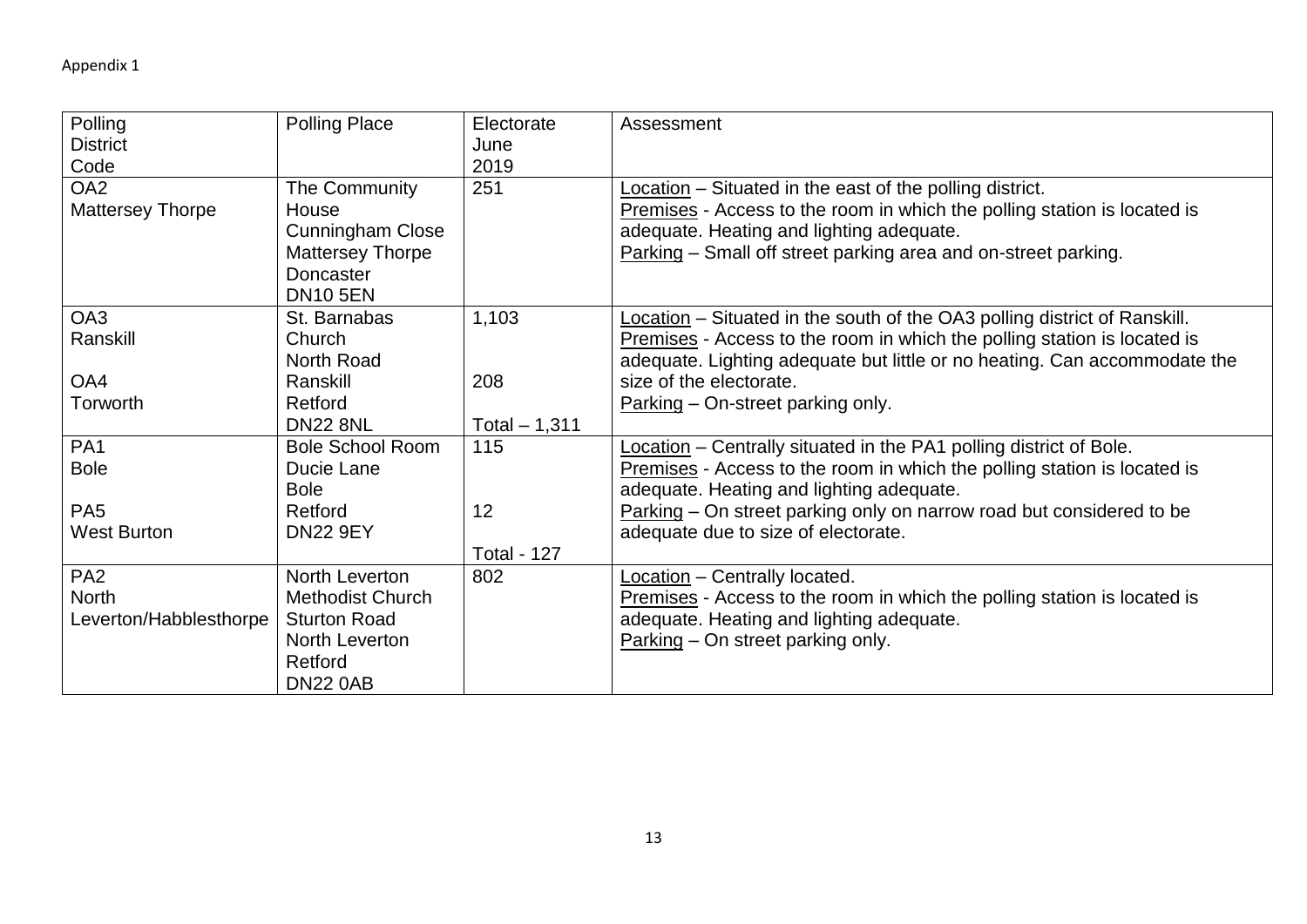| Polling<br><b>District</b><br>Code             | <b>Polling Place</b>                                                                                                      | Electorate<br>June<br>2019 | Assessment                                                                                                                                                                                                                                                                              |
|------------------------------------------------|---------------------------------------------------------------------------------------------------------------------------|----------------------------|-----------------------------------------------------------------------------------------------------------------------------------------------------------------------------------------------------------------------------------------------------------------------------------------|
| PA <sub>3</sub><br>North and South<br>Wheatley | North and South<br><b>Wheatley Village</b><br>Hall<br><b>Sturton Road</b><br>South Wheatley<br>Retford<br><b>DN22 9DH</b> | 525                        | Location - Centrally located.<br>Premises - Access to the room in which the polling station is located is<br>adequate. Heating and lighting adequate.<br>Parking - Large car park.                                                                                                      |
| PA4<br>Sturton-Le-Steeple                      | <b>Sturton Village Hall</b><br><b>Brickings Way</b><br><b>Sturton-Le Steeple</b><br>Retford<br><b>DN22 9HY</b>            | 421                        | Location - Centrally located.<br>Premises - Access to the room in which the polling station is located is<br>adequate. Heating and lighting adequate.<br>Parking - Large car park.                                                                                                      |
| QA1<br><b>Babworth</b>                         | Ranby Village Hall<br><b>Blyth Road</b><br>Ranby<br>Retford<br><b>DN22 8HZ</b>                                            | 487                        | Location - Located in the west of the polling district.<br>Premises - Access to the room in which the polling station is located is<br>adequate. Heating and lighting adequate.<br>Parking - Suitable parking.                                                                          |
| QA <sub>2</sub><br><b>Barnby Moor</b>          | <b>Barnby Moor</b><br><b>Village Hall</b><br><b>Kennel Drive</b><br><b>Barnby Moor</b><br>Retford<br><b>DN22 8QU</b>      | 217                        | Location - Centrally located.<br>Premises - Access to the room in which the polling station is located is<br>adequate. Heating and lighting adequate.<br>Parking - On and off street parking                                                                                            |
| QA3<br>Lound                                   | Lound Village Hall<br><b>Town Street</b><br>Lound<br>Retford<br><b>DN22 8SA</b>                                           | 411                        | Location - Situated in the south of the polling district but centrally to the<br>residential part of the polling district.<br>Premises - Access to the room in which the polling station is located is<br>adequate. Heating and lighting adequate.<br>Parking – On street parking only. |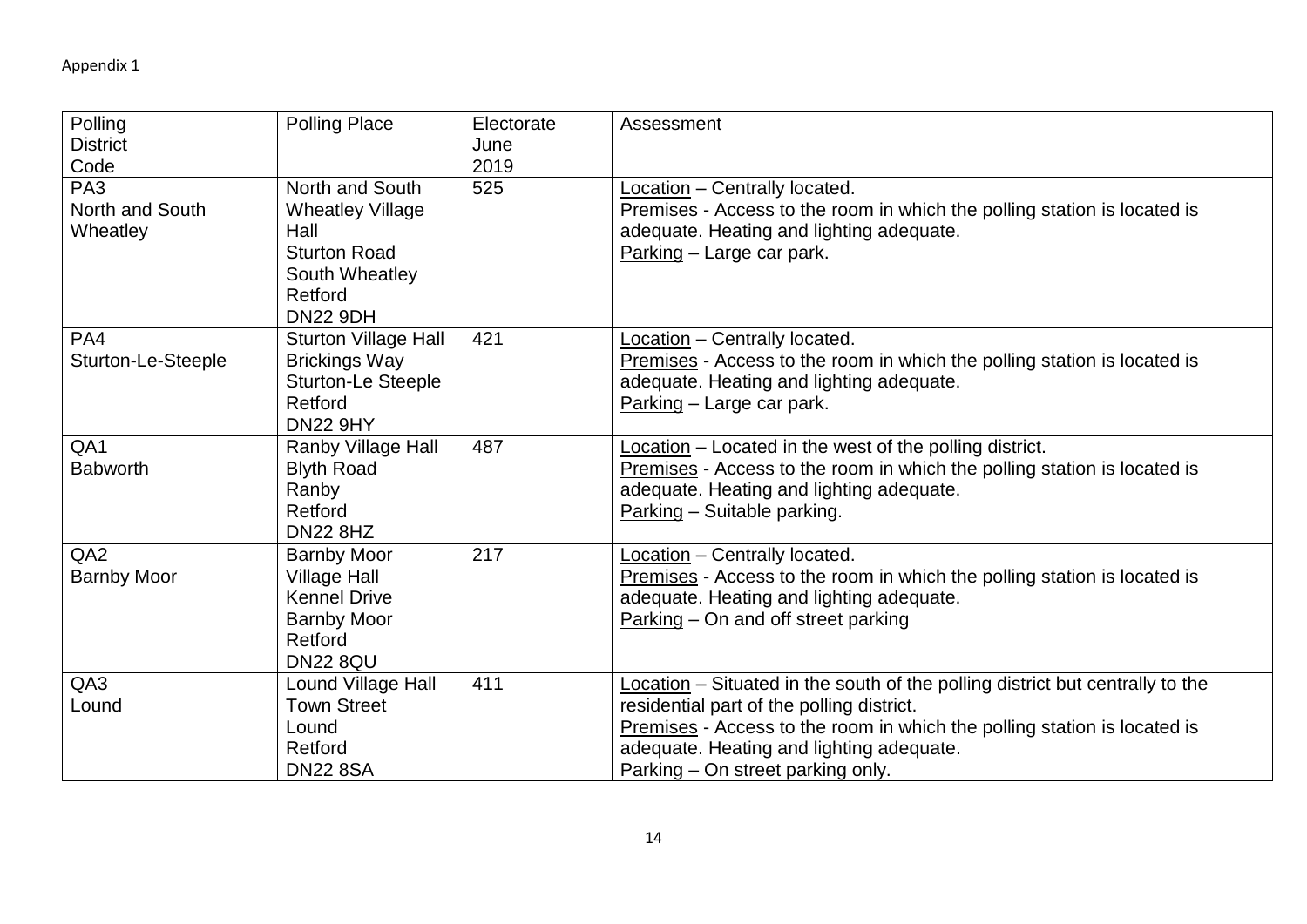| Polling<br><b>District</b><br>Code<br>QA4                                                                            | <b>Polling Place</b><br>Sutton-cum-Lound                                                                                 | Electorate<br>June<br>2019<br>576           | Assessment<br>Location - Centrally located.                                                                                                                                                                                                                                                                                                    |
|----------------------------------------------------------------------------------------------------------------------|--------------------------------------------------------------------------------------------------------------------------|---------------------------------------------|------------------------------------------------------------------------------------------------------------------------------------------------------------------------------------------------------------------------------------------------------------------------------------------------------------------------------------------------|
| Sutton                                                                                                               | <b>Village Hall</b><br><b>Town Street</b><br>Sutton<br>Retford<br><b>DN22 8PT</b>                                        |                                             | Premises - Access to the room in which the polling station is located is<br>adequate. Heating and lighting adequate.<br>Parking - Suitable parking.                                                                                                                                                                                            |
| RA <sub>1</sub><br>Darlton<br>RA <sub>2</sub><br>Dunham-on-Trent<br>RA4<br>Fledborough<br>RA <sub>8</sub><br>Ragnall | Dunham & District<br><b>Millenium Centre</b><br><b>Low Street</b><br>Dunham-on-Trent<br><b>Newark</b><br><b>NG22 0UD</b> | 96<br>328<br>39<br>69<br><b>Total - 532</b> | Location - Located in the RA2 polling district of Dunham-on-Trent.<br>Premises - Access to the room in which the polling station is located is<br>adequate. Heating and lighting adequate.<br>Parking - Large car park.<br>GIS investigating the postcode following comments from electors that the<br>postcode directs them to Chequers Lane. |
| RA3<br>East Drayton                                                                                                  | East Drayton<br><b>Village Hall</b><br><b>Top Street</b><br>East Drayton<br>Retford<br><b>DN22 0LG</b>                   | 208                                         | Location - Centrally located.<br>Premises - Access to the room in which the polling station is located is<br>adequate. Heating and lighting adequate.<br>Parking - Suitable parking.                                                                                                                                                           |
| RA <sub>5</sub><br>Laneham                                                                                           | <b>Laneham Memorial</b><br>Hall<br><b>Main Street</b><br>Laneham<br>Retford<br><b>DN22 0NG</b>                           | 343                                         | Location - Centrally located. Premises - Access to the room in which the<br>polling station is located is adequate. Heating and lighting adequate.<br>Parking – On-street parking only.                                                                                                                                                        |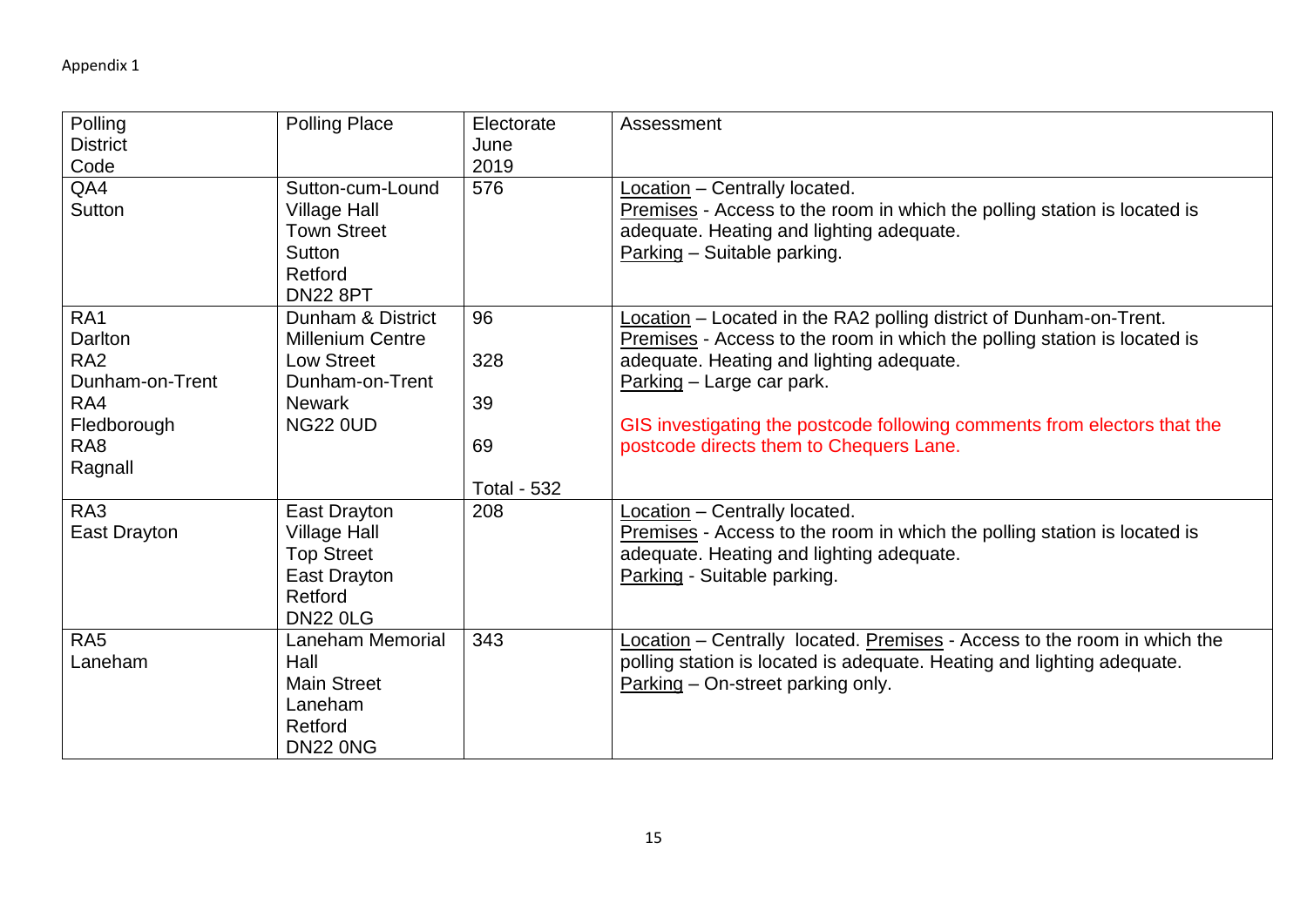| Polling                     | <b>Polling Place</b>      | Electorate         | Assessment                                                                   |
|-----------------------------|---------------------------|--------------------|------------------------------------------------------------------------------|
| <b>District</b>             |                           | June               |                                                                              |
| Code                        |                           | 2019               |                                                                              |
| RA <sub>6</sub>             | Normanton-on-             | 78                 | Location - Located in the RA7 polling district of Normanton-on-Trent.        |
| Marnham                     | <b>Trent Village Hall</b> |                    | Premises - Access to the room in which the polling station is located is     |
|                             | <b>South Street</b>       |                    | adequate. Heating and lighting adequate.                                     |
| RA7                         | Normanton-on-             | 312                | Parking - Suitable parking.                                                  |
| Normanton-on-Trent          | Trent                     |                    |                                                                              |
|                             | <b>Newark</b>             | <b>Total - 390</b> |                                                                              |
|                             | <b>NG23 6RQ</b>           |                    |                                                                              |
| RA <sub>9</sub>             | <b>Tuxford Working</b>    | 928                | Location - Situated to the east of the polling district near the residential |
| <b>Tuxford</b>              | Mens Club                 |                    | development.                                                                 |
|                             | 13 Eldon Street           |                    | Premises - Access to the room in which the polling station is located is     |
|                             | <b>Tuxford</b>            |                    | adequate. Heating and lighting adequate. Can accommodate the size of the     |
|                             | <b>NG22 0LB</b>           |                    | electorate.                                                                  |
|                             |                           |                    | Parking - Suitable parking.                                                  |
|                             |                           |                    |                                                                              |
| <b>RA10</b>                 | <b>Temporary Polling</b>  | 1,129              | Location - Centrally located.                                                |
| <b>Tuxford</b>              | <b>Station</b>            |                    | Premises – Mobile unit used due to lack of permanent premises. Single unit   |
|                             | End-Gilbert               |                    | therefore limited space. Separate portable toilet. Disabled access provided  |
|                             | Avenue                    |                    | by a ramp.                                                                   |
|                             | <b>Tuxford</b>            |                    | Parking - Suitable parking.                                                  |
|                             | <b>Newark</b>             |                    |                                                                              |
|                             | <b>NG22 0JB</b>           |                    |                                                                              |
| SA <sub>1</sub>             | <b>Clumber Park</b>       | 61                 | Location - Centrally located.                                                |
| Carburton                   | Social Club               |                    | Premises - Access to the room in which the polling station is located is     |
|                             | Hardwick Village          |                    | adequate. Heating and lighting adequate.                                     |
| SA <sub>2</sub>             | <b>Clumber Park</b>       | 61                 | Parking - Suitable parking.                                                  |
| <b>Clumber and Hardwick</b> | Worksop                   |                    |                                                                              |
|                             | S80 3BQ                   | <b>Total - 122</b> |                                                                              |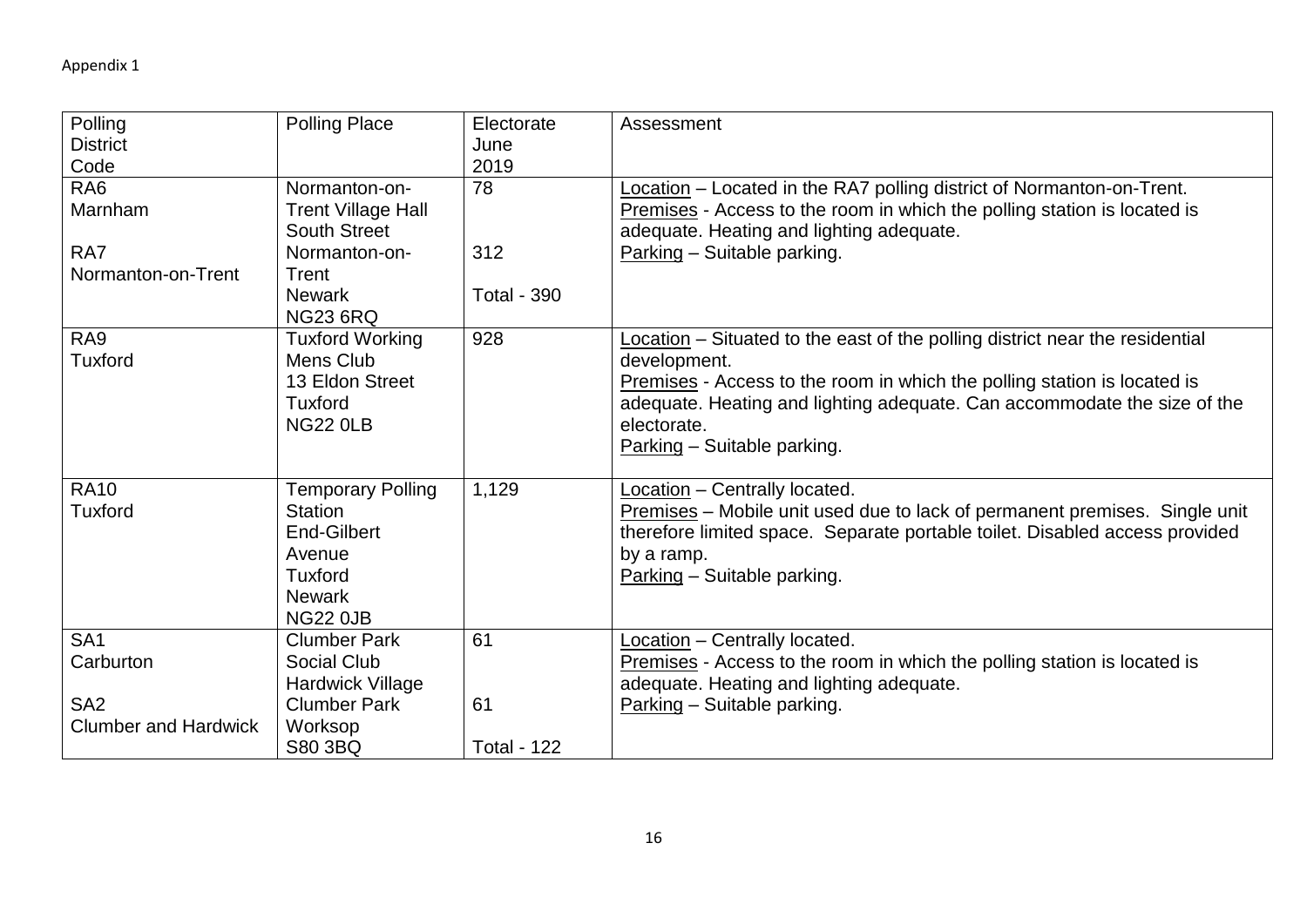| Polling             | <b>Polling Place</b>      | Electorate   | Assessment                                                                    |
|---------------------|---------------------------|--------------|-------------------------------------------------------------------------------|
| <b>District</b>     |                           | June         |                                                                               |
| Code                |                           | 2019         |                                                                               |
| SA <sub>3</sub>     | Norton & Cuckney          | 284          | Location - Centrally located.                                                 |
| Norton and Cuckney  | <b>Village Hall</b>       |              | Premises - Access to the room in which the polling station is located is      |
|                     | Cuckney                   |              | adequate. Heating and lighting adequate.                                      |
|                     | Mansfield                 |              | Parking - Large car park.                                                     |
|                     | <b>NG20 9LP</b>           |              |                                                                               |
| SA4                 | <b>Elkesley Memorial</b>  | 617          | Location - Centrally located in the residential part of the polling district. |
| <b>Elkesley</b>     | Hall                      |              | Situated up a long driveway.                                                  |
|                     | <b>High Street</b>        |              | Premises - Access to the room in which the polling station is located is      |
|                     | Elkesley                  |              | adequate. Heating and lighting adequate.                                      |
|                     | Retford                   |              | Parking - Large car park adjacent hall which is down a long access road off   |
|                     | <b>DN22 8AU</b>           |              | the main road.                                                                |
| SA <sub>5</sub>     | <b>Education Room</b>     | 143          | Location - Centrally located within the polling district.                     |
| Holbeck             | <b>Harley Gallery</b>     |              | Premises - Access to the room in which the polling station is located is      |
|                     | Welbeck                   |              | adequate. Heating and lighting adequate.                                      |
| SA7                 | <b>S80 3LW</b>            | 14           | Parking - Suitable parking.                                                   |
| Welbeck             |                           |              |                                                                               |
|                     |                           | Total $-157$ |                                                                               |
| SA <sub>6</sub>     | Nether Langwith           | 363          | Location – Situated in the west of the polling district but centrally located |
| Nether Langwith     | <b>Village Hall</b>       |              | within the residential area.                                                  |
|                     | Queens Walk               |              | Premises - Access to the room in which the polling station is located is      |
|                     | Nether Langwith           |              | adequate. Heating and lighting adequate.                                      |
|                     | Mansfield                 |              | Parking - Suitable parking                                                    |
|                     | <b>NG20 9EW</b>           |              |                                                                               |
| TA <sub>1</sub>     | <b>Sir Edmund Hillary</b> | 1,302        | Location - Situated to the south of the polling district.                     |
| <b>Worksop East</b> | <b>Primary School</b>     |              | Premises - Access to the room in which the polling station is located is      |
|                     | Kingsway                  |              | adequate. Heating and lighting adequate. Can accommodate the size of the      |
|                     | Kilton                    |              | electorate.                                                                   |
|                     | Worksop                   |              | Parking – On-street parking. Use of the school car park not permitted due to  |
|                     | <b>S81 0AN</b>            |              | the safety of the school children.                                            |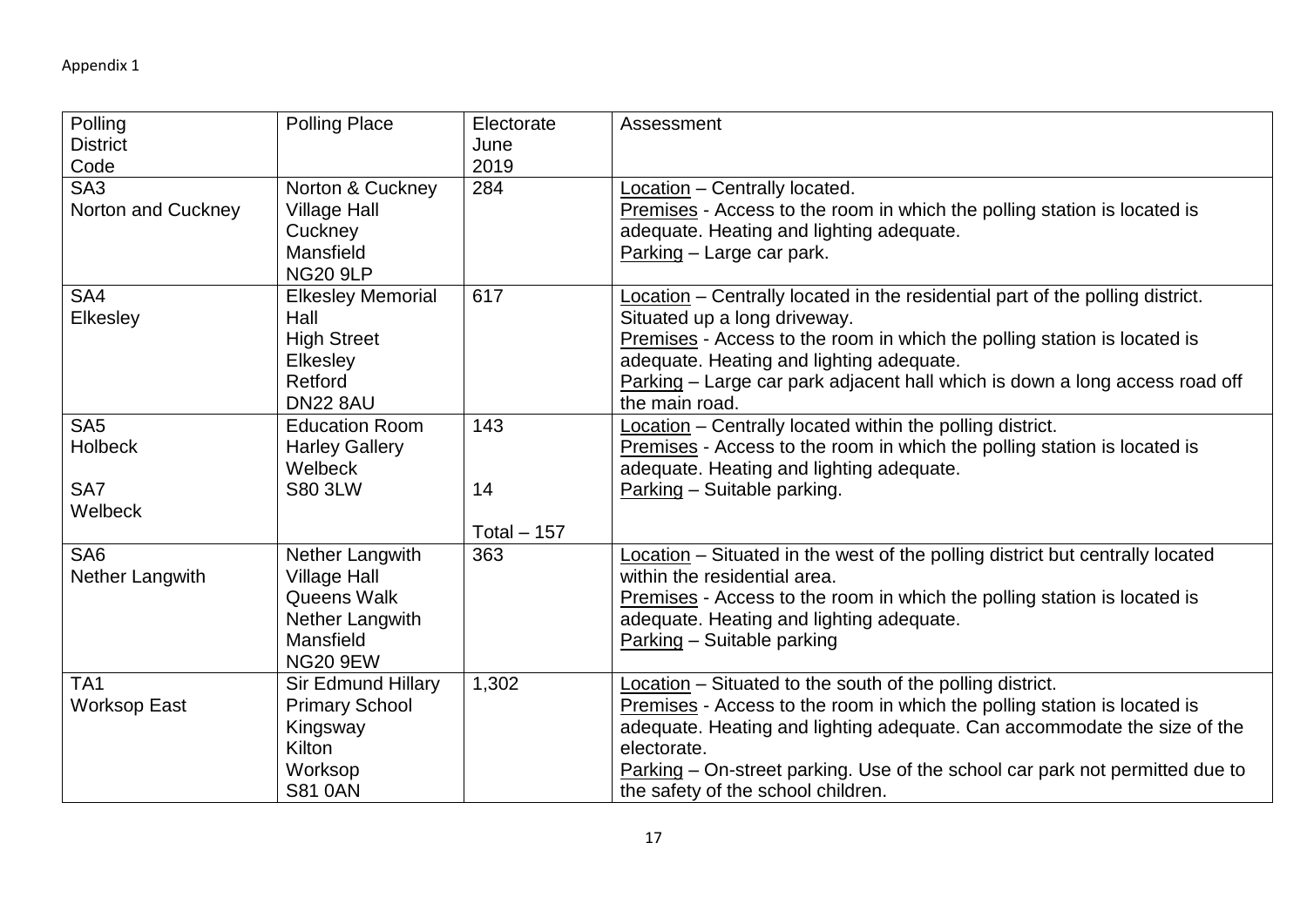| Polling              | <b>Polling Place</b>    | Electorate     | Assessment                                                                      |
|----------------------|-------------------------|----------------|---------------------------------------------------------------------------------|
| <b>District</b>      |                         | June           |                                                                                 |
| Code                 |                         | 2019           |                                                                                 |
| TA <sub>2</sub>      | <b>Oasis Community</b>  | 1,929          | Location – Situated to the south west of the polling district.                  |
| <b>Worksop East</b>  | Centre                  |                | Premises - Access to the room in which the polling station is located is        |
|                      | <b>Longfellow Drive</b> |                | adequate. Heating and lighting adequate. Can accommodate the size of the        |
|                      | Worksop                 |                | electorate.                                                                     |
|                      | <b>S81 ODE</b>          |                | Parking - Suitable parking.                                                     |
| TA <sub>3</sub>      | <b>Kilton Forest</b>    | 1,063          | Location - Centrally located.                                                   |
| <b>Worksop East</b>  | <b>Community Centre</b> |                | Premises - Access to the room in which the polling station is located is        |
|                      | Larwood Avenue          |                | adequate. Heating and lighting adequate.                                        |
|                      | Worksop                 |                | Parking - Suitable parking.                                                     |
|                      | <b>S81 0DA</b>          |                |                                                                                 |
| TA4                  | Scofton Village Hall    | 57             | Location - Centrally located.                                                   |
| <b>Worksop East</b>  | <b>Scofton</b>          |                | Premises – Access to the polling station is via an unauthorised road into the   |
|                      | Worksop                 |                | village so additional signage is required from Retford Road. Access to the      |
|                      | <b>S81 0UE</b>          |                | room in which the polling station is located is adequate. Heating and lighting  |
|                      |                         |                | adequate.                                                                       |
|                      |                         |                | Parking - Suitable parking.                                                     |
| TA <sub>5</sub>      | <b>Rayton Spur</b>      | 679            | Location - Located just inside the TA2 polling district as no suitable premises |
| Worksop East         | <b>Community Centre</b> |                | within the polling district of TA5.                                             |
|                      | <b>Rayton Spur</b>      |                | Premises - Access to the room in which the polling station is located is        |
|                      | Worksop                 |                | adequate. Heating and lighting adequate. Can accommodate the size of the        |
|                      | <b>S81 0HF</b>          |                | electorate.                                                                     |
|                      |                         |                | Parking - Suitable parking                                                      |
| UA1                  | Norbridge               | 343            | Location - Situated in the south of the polling district.                       |
| <b>Worksop North</b> | Academy                 |                | Premises - Access to the room in which the polling station is located is        |
| UA <sub>5</sub>      | <b>Stanley Street</b>   | 592            | adequate. Heating and lighting adequate.                                        |
| <b>Worksop North</b> | Worksop                 |                | Parking - Suitable parking.                                                     |
| UA <sub>6</sub>      | <b>S81 7HX</b>          | 511            |                                                                                 |
| <b>Worksop North</b> |                         |                |                                                                                 |
|                      |                         | Total $-1,446$ |                                                                                 |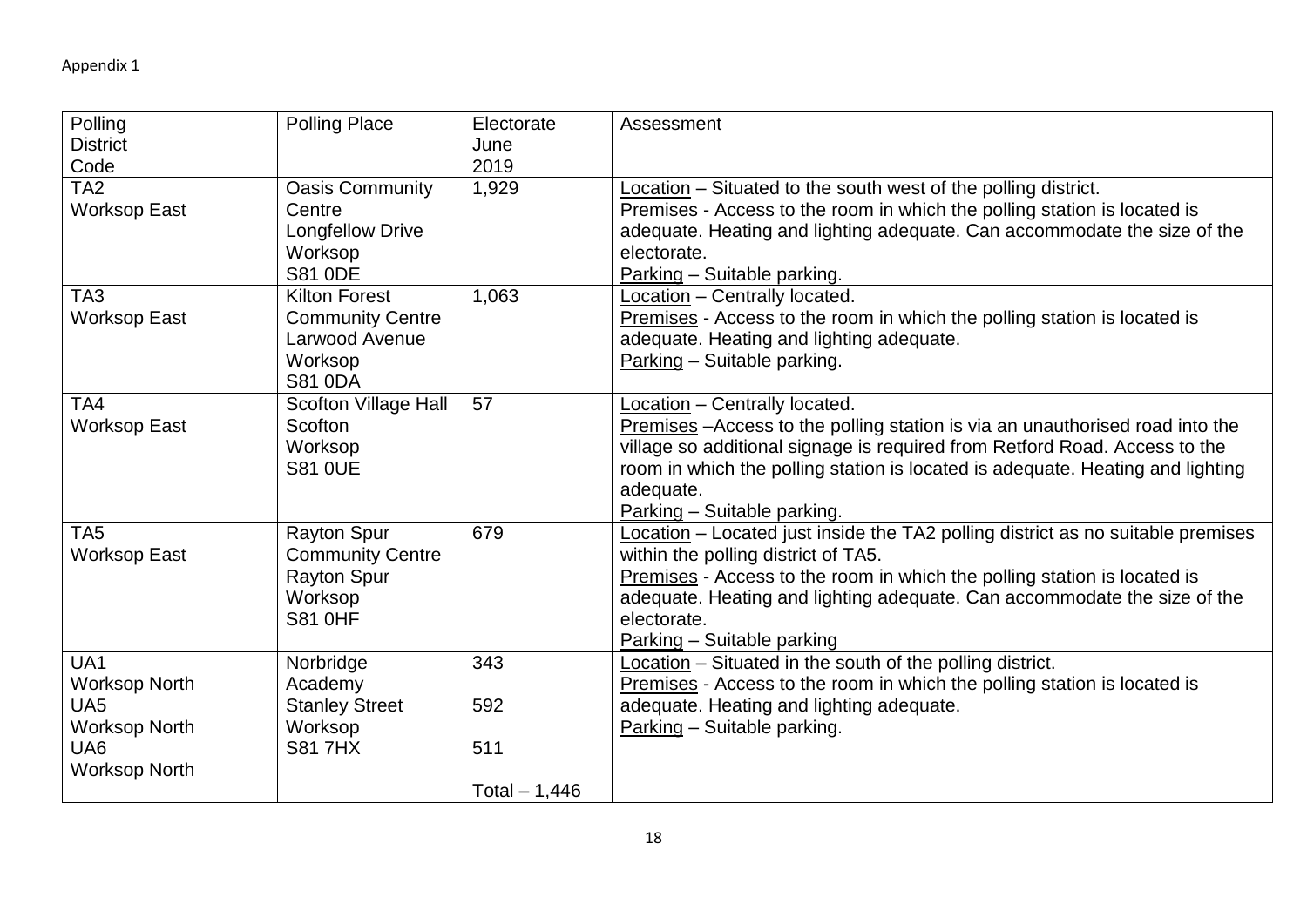| Polling                   | <b>Polling Place</b>     | Electorate | Assessment                                                                       |
|---------------------------|--------------------------|------------|----------------------------------------------------------------------------------|
| <b>District</b>           |                          | June       |                                                                                  |
| Code                      |                          | 2019       |                                                                                  |
| UA <sub>2</sub>           | <b>Balmoral</b>          | 1,184      | Location - Centrally located.                                                    |
| <b>Worksop North</b>      | <b>Community Centre</b>  |            | Premises - Access to the room in which the polling station is located is         |
|                           | Sandringham              |            | adequate. Heating and lighting adequate. Can accommodate the size of the         |
|                           | Crescent                 |            | electorate.                                                                      |
|                           | Worksop                  |            | Parking - Some off-street parking, also on-street parking.                       |
|                           | <b>S817ET</b>            |            |                                                                                  |
| UA3                       | Conference Room          | 1,921      | Location – Situated in the east in the polling district but centrally within the |
| <b>Worksop North</b>      | North Worksop            |            | residential area.                                                                |
|                           | <b>Children's Centre</b> |            | Premises - Access to the room in which the polling station is located is         |
|                           | Raymoth Lane             |            | adequate. Heating and lighting adequate.                                         |
|                           | Worksop                  |            | Parking - Suitable parking.                                                      |
|                           | <b>S817LU</b>            |            |                                                                                  |
|                           |                          |            |                                                                                  |
| UA4                       | <b>Gateford Park</b>     | 2,403      | Location - Located to the south in the polling district.                         |
| <b>Worksop North</b>      | <b>Primary School</b>    |            | Premises - Access to the room in which the polling station is located is         |
|                           | <b>Amherst Rise</b>      |            | adequate. Heating and lighting adequate. Polling station size is adequate for    |
|                           | <b>Gateford Park</b>     |            | the large electorate.                                                            |
|                           | Worksop                  |            | Parking – Suitable on and off street parking.                                    |
|                           | <b>S817RG</b>            |            |                                                                                  |
| VA <sub>1</sub>           | St. Joseph's Parish      | 891        | Location - Centrally located.                                                    |
| <b>Worksop North-East</b> | Hall                     |            | Premises - Access to the room in which the polling station is located is         |
|                           | <b>Wingfield Avenue</b>  |            | adequate. Heating and lighting adequate.                                         |
|                           | Worksop                  |            | Parking – On and off street parking.                                             |
|                           | <b>S81 0SF</b>           |            |                                                                                  |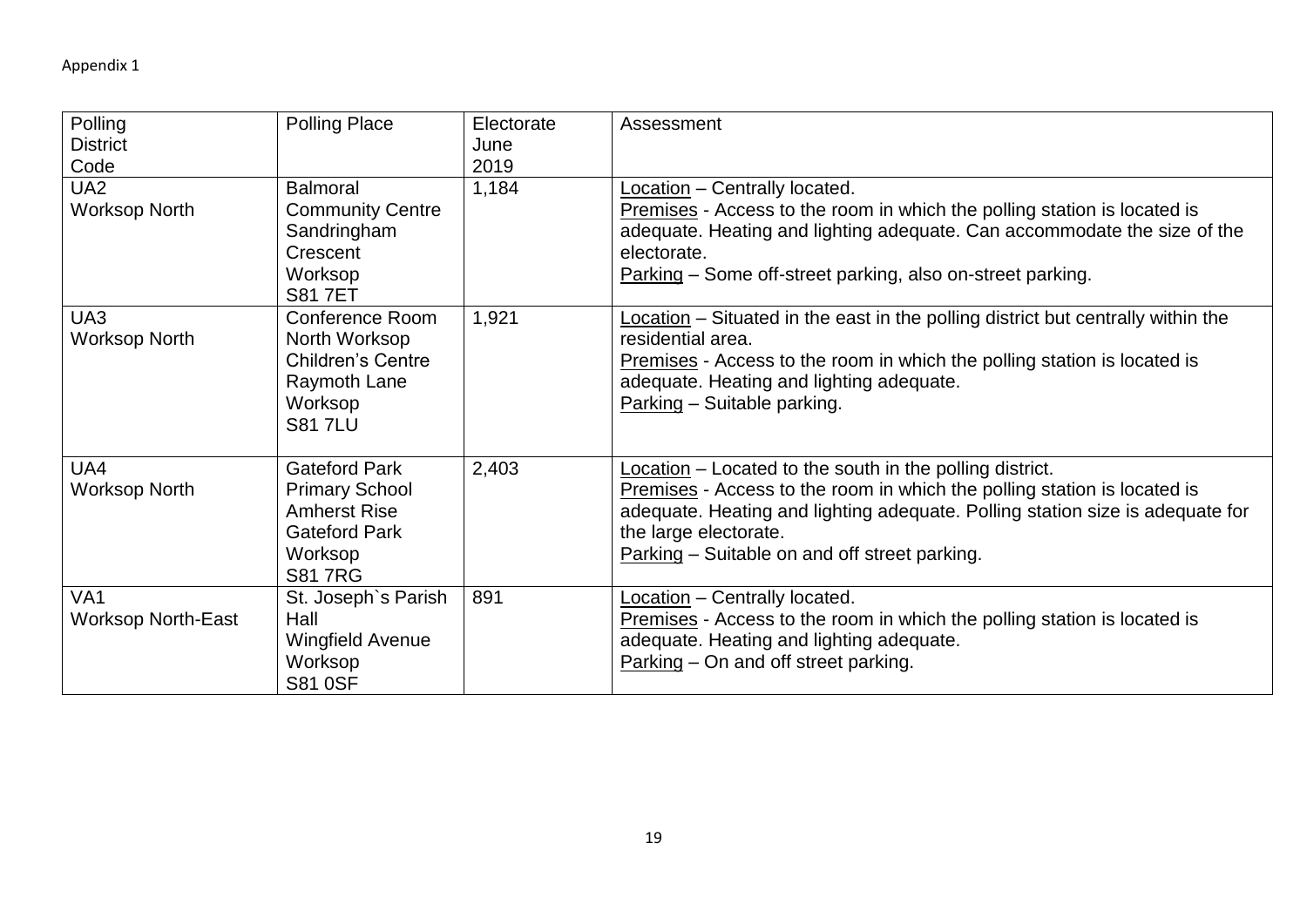| Polling<br><b>District</b>                                                       | <b>Polling Place</b>                                                                                                       | Electorate<br>June | Assessment                                                                                                                                                                                                                                                                                                                                                                                                 |
|----------------------------------------------------------------------------------|----------------------------------------------------------------------------------------------------------------------------|--------------------|------------------------------------------------------------------------------------------------------------------------------------------------------------------------------------------------------------------------------------------------------------------------------------------------------------------------------------------------------------------------------------------------------------|
| Code                                                                             |                                                                                                                            | 2019               |                                                                                                                                                                                                                                                                                                                                                                                                            |
| VA <sub>2</sub><br><b>Worksop North-East</b>                                     | <b>Prospect Hill Junior</b><br>School<br>Maple Drive<br>Worksop<br>Worksop<br><b>S81 OLR</b>                               | 1,191              | Location - Centrally located.<br>Premises - Access to the room in which the polling station is located is<br>adequate. Heating and lighting adequate. Can accommodate the size of the<br>electorate.<br>Parking - Suitable parking.                                                                                                                                                                        |
| VA <sub>3</sub><br><b>Worksop North-East</b>                                     | <b>Thievesdale Lane</b><br><b>Community Centre</b><br><b>Thievesdale Lane</b><br>Worksop<br><b>Notts</b><br><b>S81 0XS</b> | 2,151              | Location - Centrally located.<br>Premises - Access to the room in which the polling station is located is<br>adequate. Heating and lighting adequate.<br>Parking - Large car park.                                                                                                                                                                                                                         |
| VA4<br><b>Worksop North-East</b><br>VA <sub>5</sub><br><b>Worksop North-East</b> | The Retreat<br><b>North Notts</b><br>College<br><b>Carlton Road</b><br>Worksop<br><b>S81 7HP</b>                           | 389                | Location - Situated in the VA4 polling district of Worksop North-East.<br>Premises - Access to the room in which the polling station is located is<br>adequate. Heating and lighting adequate.<br>Parking - Suitable parking.<br>College will not allow access to The Retreat from Carlton Road, the polling<br>station is accessed from Blyth Road Change address to entrance off Blyth<br>Road, Worksop. |
| WA1<br>Rhodesia                                                                  | Rhodesia Village<br>Hall<br><b>Tylden Road</b><br>Rhodesia<br>Worksop<br><b>S80 3HL</b>                                    | 744                | Location - Centrally located.<br>Premises - Access to the room in which the polling station is located is<br>adequate. Heating and lighting adequate.<br>Parking - Suitable parking.                                                                                                                                                                                                                       |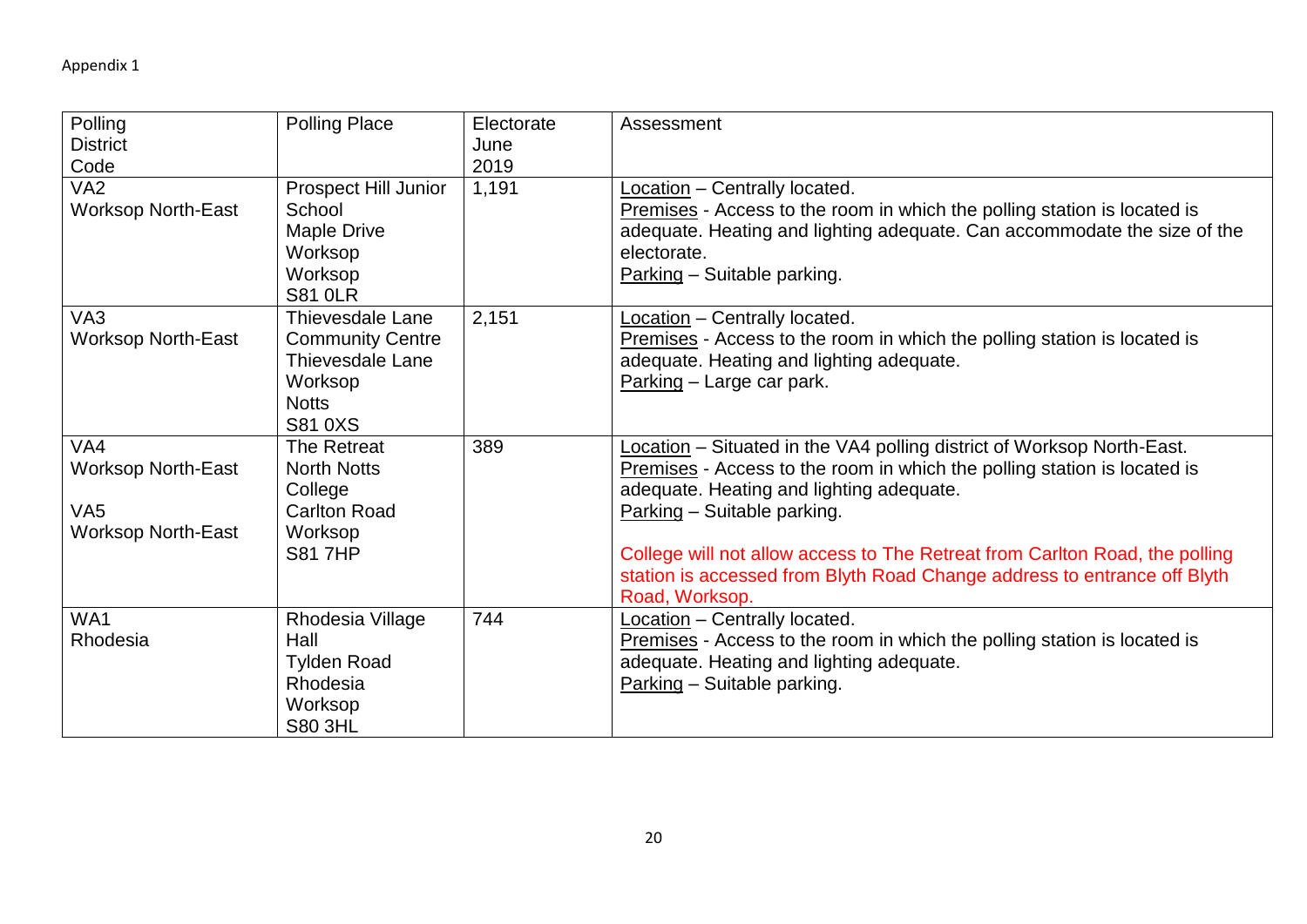| Polling<br><b>District</b><br>Code  | <b>Polling Place</b>                                                                                                    | Electorate<br>June<br>2019 | Assessment                                                                                                                                                                                                                                                                                                  |
|-------------------------------------|-------------------------------------------------------------------------------------------------------------------------|----------------------------|-------------------------------------------------------------------------------------------------------------------------------------------------------------------------------------------------------------------------------------------------------------------------------------------------------------|
| WA <sub>2</sub><br><b>Shireoaks</b> | Shireoaks Village<br>Hall<br><b>Shireoaks Road</b><br><b>Shireoaks</b><br>Worksop<br><b>S81 8LX</b>                     | 1,198                      | Location – Located in the north of the polling district but centrally within the<br>residential area.<br>Premises - Access to the room in which the polling station is located is<br>adequate. Heating and lighting adequate. Can accommodate the size of the<br>electorate.<br>Parking - Suitable parking. |
| WA3<br><b>Worksop North-West</b>    | St. John's Church<br>Hall<br><b>Overend Road</b><br>Worksop<br>S80 1QG                                                  | 603                        | Location - Situated in the east of the polling district but centrally to the<br>residential part of the polling district.<br>Premises - Access to the room in which the polling station is located is<br>adequate. Heating and lighting adequate.<br>Parking - Suitable parking.                            |
| WA4<br>Worksop North-West           | <b>Crown Place</b><br><b>Community Centre</b><br>Sandy Lane<br>Worksop<br>S80 1TS                                       | 1,125                      | Location - Located to the west but centrally within the residential area.<br>Premises - Access to the room in which the polling station is located is<br>adequate. Heating and lighting adequate. Can accommodate the size of the<br>electorate.<br>Parking - Suitable parking                              |
| WA5<br><b>Worksop North-West</b>    | <b>Temporary Polling</b><br><b>Station at Tesco</b><br><b>Store</b><br><b>Gateford Road</b><br>Worksop<br><b>S817AP</b> | 534                        | Location - Centrally located.<br>Premises - Mobile unit used due to lack of permanent premises. Single unit<br>therefore limited space. Disabled access provided via temporary ramp.<br>Toilets available in the store which is open 24/7.<br>Parking - Large store car park.                               |
| WA6<br><b>Worksop North-West</b>    | <b>Temporary Polling</b><br><b>Station</b><br>Kingfisher Walk<br>Gateford<br>Worksop<br><b>S81 8TQ</b>                  | 1,695                      | Location - Situated in the east of the polling district.<br>Premises - Mobile unit used due to lack of permanent premises. Single unit<br>therefore limited space. Disabled access provided via temporary ramp.<br>Separate portable toilet.<br>Parking - On-street parking only.                           |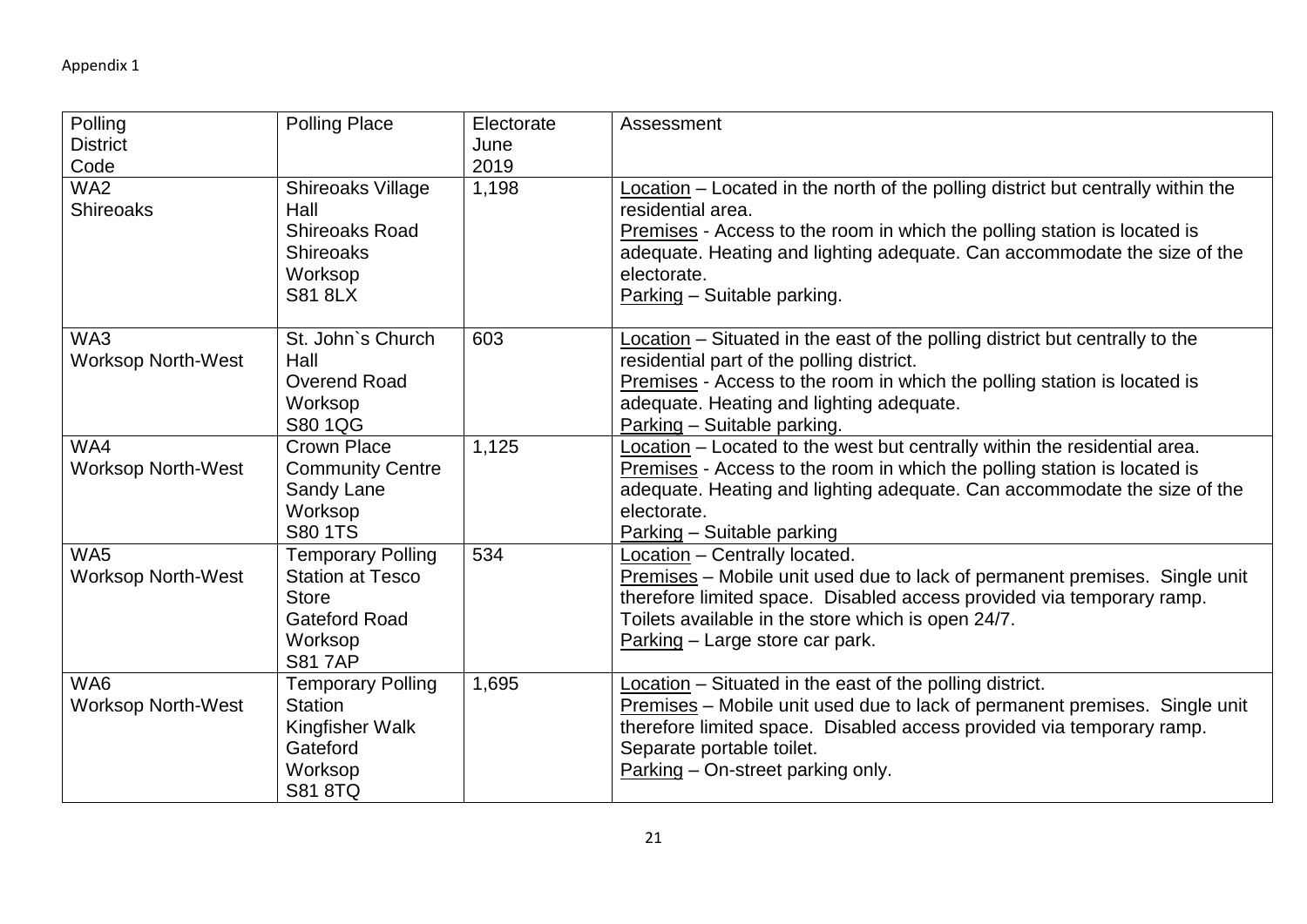| Polling              | <b>Polling Place</b>     | Electorate     | Assessment                                                                       |
|----------------------|--------------------------|----------------|----------------------------------------------------------------------------------|
| <b>District</b>      |                          | June           |                                                                                  |
| Code                 |                          | 2019           |                                                                                  |
| XA1                  | St. Anne's Church        | 1,766          | Location - Located just inside the XA2 polling district of Worksop South.        |
| <b>Worksop South</b> | Hall                     |                | Premises - Access to the room in which the polling station is located is         |
|                      | Newcastle Avenue         |                | adequate. Heating and lighting adequate. Double station to accommodate the       |
| XA <sub>2</sub>      | Worksop                  | 1,156          | size of the electorate.                                                          |
| <b>Worksop South</b> | S80 3BZ                  |                | Parking – Large car park.                                                        |
|                      |                          | Total $-2,922$ |                                                                                  |
|                      | (Double station)         |                |                                                                                  |
| XA3                  | St. Anne's Scout         | 1,114          | Location – Located in the north of the polling district but centrally within the |
| <b>Worksop South</b> | Headquarters             |                | residential area.                                                                |
|                      | 10/12 Slack Walk         |                | Premises - Access to the room in which the polling station is located is         |
|                      | Worksop                  |                | adequate. Heating and lighting adequate. Can accommodate the size of the         |
|                      | <b>S80 1UT</b>           |                | electorate.                                                                      |
|                      |                          |                | Parking – Limited parking but closed on polling day to regular users and         |
|                      |                          |                | permit holders.                                                                  |
| XA4                  | <b>Venetian Room</b>     | 1,025          | Location – Situated just inside the XA5 polling district of Worksop South.       |
| <b>Worksop South</b> | <b>Worksop Town Hall</b> |                | Premises - Access to the room in which the polling station is located is         |
|                      | <b>Potter Street</b>     |                | adequate. Heating and lighting adequate.                                         |
|                      | Worksop                  |                | Parking – Parking available in the Town Hall courtyard, with access via the      |
|                      | <b>S80 2AH</b>           |                | barrier which is lifted for the day.                                             |
| XA <sub>5</sub>      | The Salvation            | 626            | Location - Centrally located                                                     |
| <b>Worksop South</b> | Army Hall                |                | Premises - Access to the room in which the polling station is located is         |
|                      | Newcastle Avenue         |                | adequate. Heating and lighting adequate.                                         |
|                      | Worksop                  |                | Parking - Off street parking only.                                               |
|                      | <b>S81 0DL</b>           |                |                                                                                  |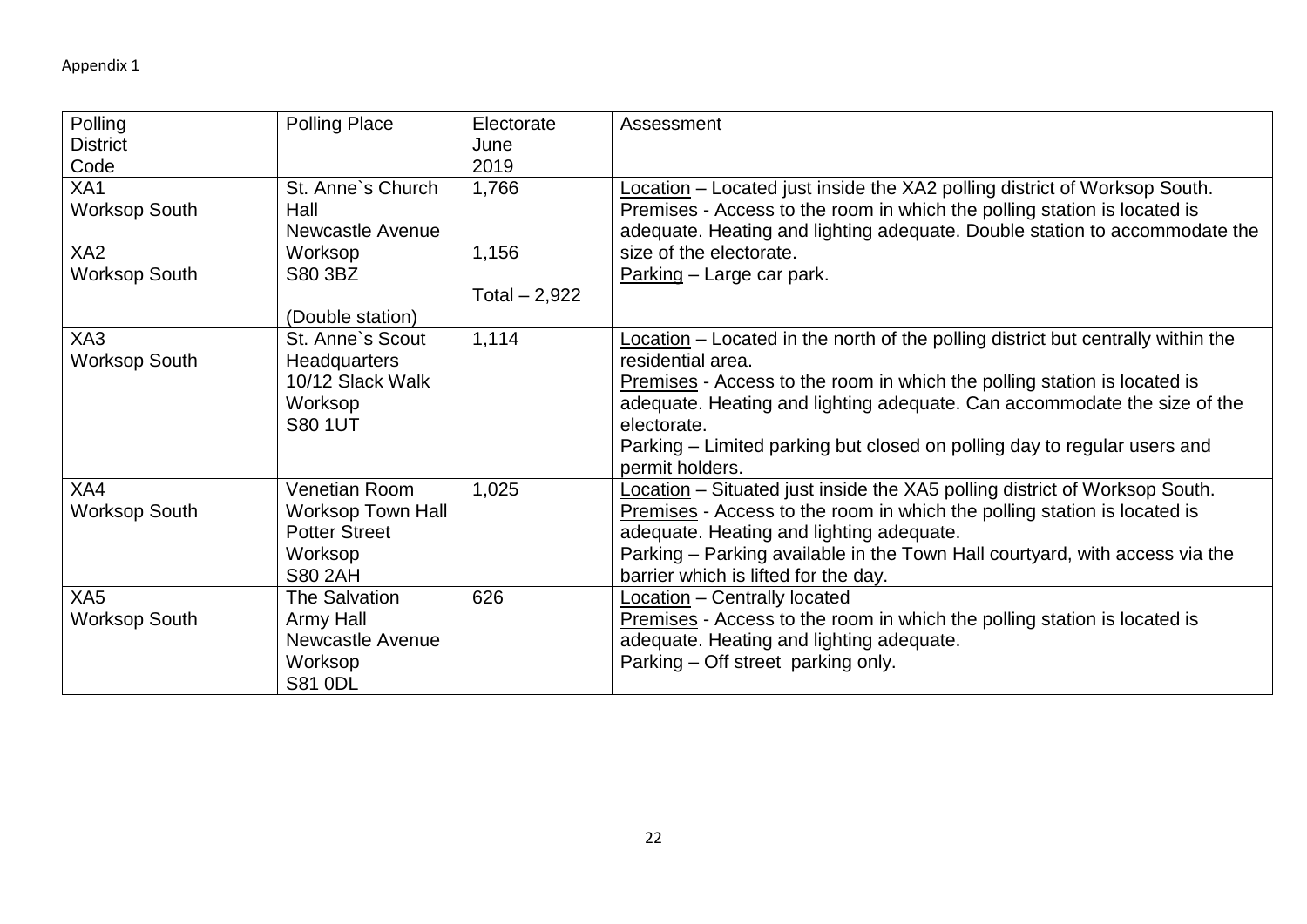| Polling<br><b>District</b><br>Code                                               | <b>Polling Place</b>                                                                                                   | Electorate<br>June<br>2019     | Assessment                                                                                                                                                                                                                                                                                                                  |
|----------------------------------------------------------------------------------|------------------------------------------------------------------------------------------------------------------------|--------------------------------|-----------------------------------------------------------------------------------------------------------------------------------------------------------------------------------------------------------------------------------------------------------------------------------------------------------------------------|
| YA <sub>1</sub><br><b>Worksop South-East</b>                                     | The Centre Place<br><b>Abbey Street</b><br><b>Community Centre</b><br><b>Abbey Street</b><br>Worksop<br><b>S80 2LA</b> | 588                            | Location - Situated in the north of the polling district.<br>Premises - Access to the room in which the polling station is located is<br>adequate. Heating and lighting adequate.<br>Parking – Off street parking only.                                                                                                     |
| YA <sub>2</sub><br><b>Worksop South-East</b><br>YA4<br><b>Worksop South-East</b> | <b>MantonSports</b><br><b>Retford Road</b><br>Worksop<br><b>S80 2PU</b>                                                | 1,476<br>580<br>Total $-2,056$ | Following a trail of the venue in it is not considered that the location is<br>suitable. Alternative options to be looked at.                                                                                                                                                                                               |
| YA3<br><b>Worksop South-East</b>                                                 | <b>Manton Parish Hall</b><br>2a Cavendish<br>Road<br>Worksop<br><b>S80 2PG</b>                                         | 1,067                          | Location - Situated in the north of the polling district but centrally located<br>within the residential area.<br>Premises - Access to the room in which the polling station is located is<br>adequate. Heating and lighting adequate. Can accommodate the size of the<br>electorate.<br>Parking - Off street parking only. |
| YA <sub>5</sub><br><b>Worksop South-East</b>                                     | The Old Abbey<br>School<br><b>Priorswell Road</b><br>Worksop<br><b>S80 2BU</b>                                         | 845                            | Location - Situated in the south of the polling district.<br>Premises - Access to the room in which the polling station is located is<br>adequate. Heating and lighting adequate.<br>Parking - Small car park and off-street parking.                                                                                       |
| YA <sub>6</sub><br><b>Worksop South-East</b>                                     | <b>Kingston Close</b><br><b>Community Centre</b><br>Kingston Road<br>Worksop<br><b>S80 2UH</b>                         | 585                            | Location - Situated in the east of the polling district.<br>Premises - Access to the room in which the polling station is located is<br>adequate. Heating and lighting adequate.<br>Parking - Some off-street parking, also on-street parking.                                                                              |